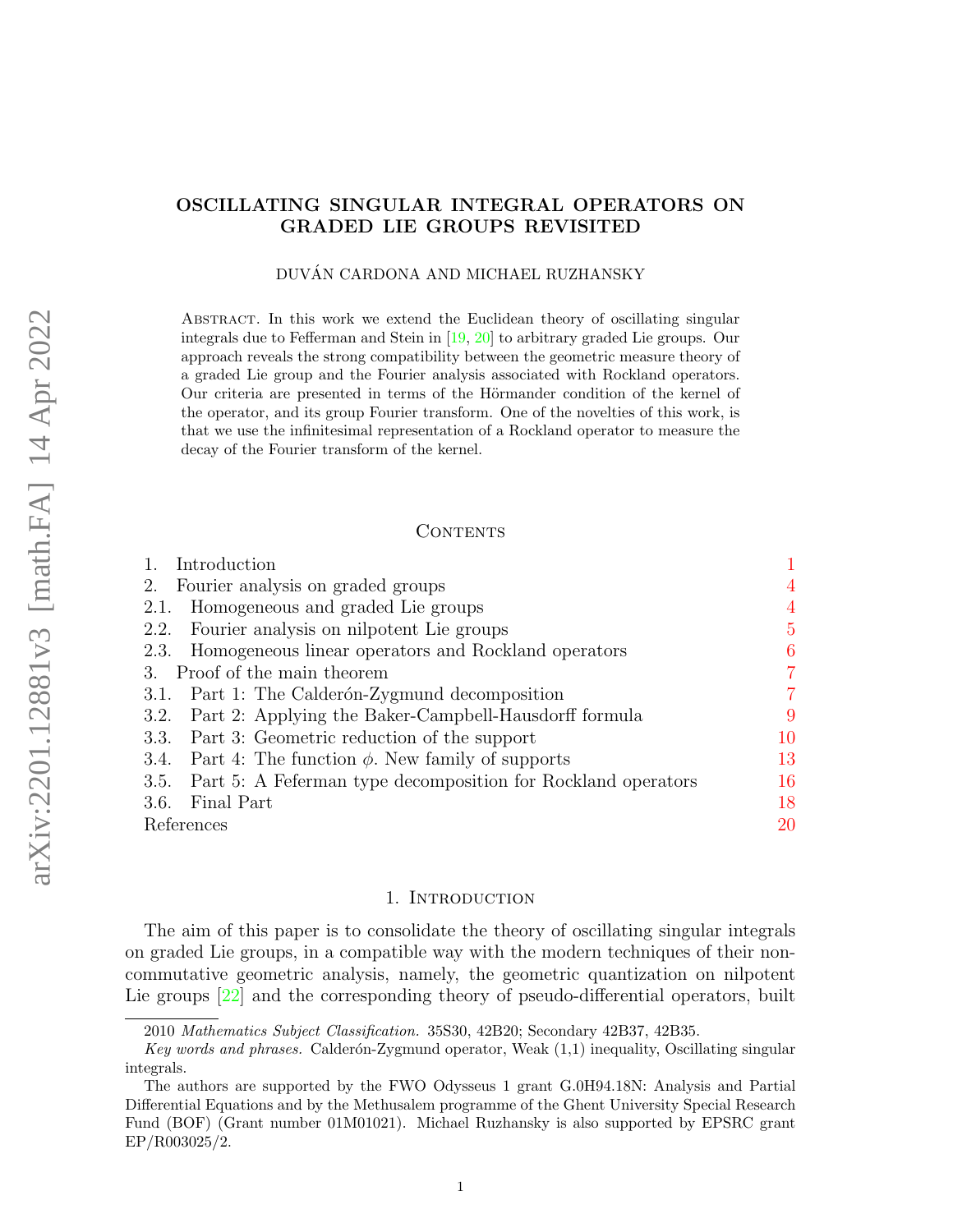on the fundamental techniques of the harmonic analysis of homogeneous Lie groups developed by Folland and Stein in [\[25\]](#page-20-3).

To accomplish our goal, we will extend the theory of oscillating singular integrals developed by Fefferman and Stein in [\[19,](#page-20-0) [20\]](#page-20-1) to the setting of graded Lie groups. Our setting then, covers a variety of groups of interest in analysis of PDE, namely, the Euclidean space, Heisenberg type groups, stratified groups, etc.

Now, we are going to the historical aspects on the subject in the Euclidean setting inspiring our approach. As it was pointed out by Stein in  $[45]$ , there is probably no work in the last seventy years which has had the widespread influence in analysis as the historic memoir  $[6]$ , "On the existence of certain singular integrals" by Calderón and Zygmund published in 1952 in Acta Mathematica. Using the methods of real interpolation (e.g. using Marcinkiewicz interpolation theorem) one of the main problems of the Calder´on-Zygmund theory is to identify the sharp conditions on a distribution K in order that, the convolution operator  $f \mapsto f * K$  can be extended to a weak  $(1,1)$  type operator, that is

$$
||f * K||_{L^{1,\infty}(\mathbb{R}^n)} \leq C||f||_{L^1(\mathbb{R}^n)}, \ f \in C_0^{\infty}(\mathbb{R}^n).
$$

For instance, the singular integrals were important predecessors of the so called pseudo-differential operators, whose impact in analysis, partial differential equations and differential geometry was recognised through the works of Kohn and Nirenberg, Hörmander, Stein and Fefferman, and Atiyah and Singer, among others, see Hörmander  $[34, Page 178]$  $[34, Page 178]$  for the historical details. In terms of convolution operators, a remarkable kernel class  $H_{\infty}$  was introduced by Hörmander, consisting of all distribution satisfying the kernel estimate

<span id="page-1-0"></span>
$$
[K]_{H_{\infty}} := \sup_{R>0} \|\int_{|x|\geq 2R} |K(x-y) - K(x)| dx \|_{L^{\infty}(B(0,R),\,dy)} < \infty. \tag{1.1}
$$

Then, in [\[33\]](#page-20-5) Hörmander proved that a convolution operator  $Tf = K * f$ , with a kernel satisfying the "smoothness" condition in  $(1.1)$  and bounded on  $L^2(\mathbb{R}^n)$  (that is, the Fourier transform of the kernel  $\widehat{K} \in L^{\infty}(\mathbb{R}^n)$  is of weak  $(1,1)$  type.

The theory of oscillating singular integrals by Fefferman and Stein in [\[19,](#page-20-0) [20\]](#page-20-1) extends in some aspects the one by Calderón and Zygmund allowing the analysis of oscillating multipliers. Indeed, generalising the Hörmander condition, Fefferman in [\[19\]](#page-20-0) and Fefferman and Stein in [\[20\]](#page-20-1) have considered distributions satisfying the condition

<span id="page-1-1"></span>
$$
[K]_{H_{\infty},\theta} := \sup_{R>0} \|\int_{|x|\geq 2R^{1-\theta}} |K(x-y) - K(x)| dx \|_{L^{\infty}(B(0,R),\,dy)} < \infty. \tag{1.2}
$$

Indeed, roughly speaking, if  $K$  satisfies  $(1.2)$  and its Fourier transform has order

$$
|\widehat{K}(\xi)| = O((1+|\xi|)^{-\frac{n\theta}{2}}), \quad 0 \le \theta < 1,\tag{1.3}
$$

Fefferman's theorem says that T admits a bounded extension of weak  $(1,1)$  type. Obviously, with  $\theta = 0$ , Fefferman's condition agrees with the one by Hörmander. The boundedness from the Hardy space  $H^1(\mathbb{R}^n)$  into itself was proved in [\[20\]](#page-20-1).

From the point of view of the harmonic analysis, our main Theorem [1.1](#page-2-0) establishes a critical estimate on the  $L^p$ -spaces for  $p = 1$  of the oscillating singular integrals, namely, their weak (1,1) boundedness property, by providing from the point of view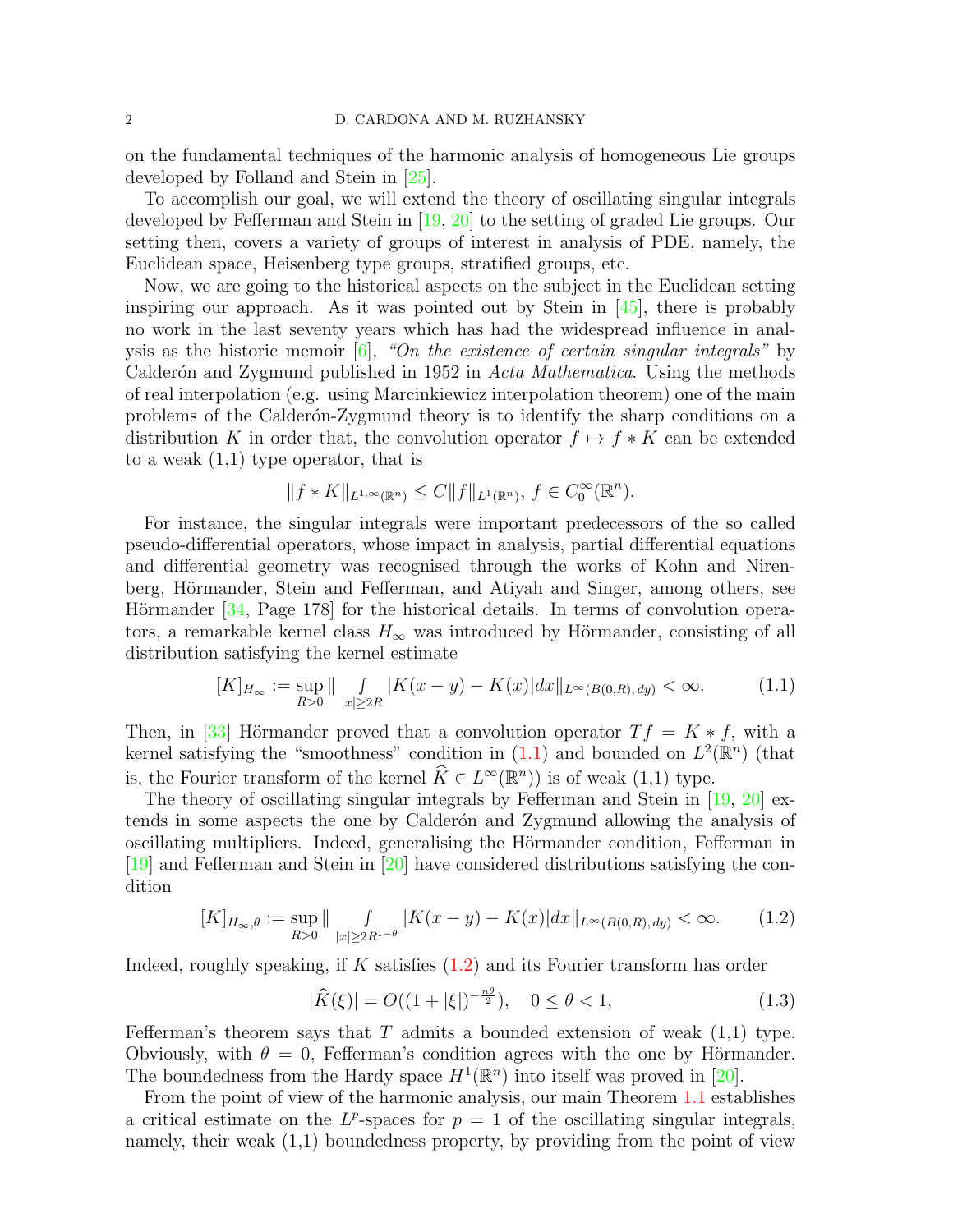of the representation theory of such groups, deep connections between the Fourier analysis on graded Lie groups and its geometric measure theory. One of the instrumental tools for this work is the existence of hypoelliptic left-invariant linear partial differential operators on (graded) Lie groups via the solution of the Rockland conjecture by Helffer and Nourrigat in [\[31\]](#page-20-6).

One of the key tools in the proof of our critical estimate is, as expected, the Calderón-Zygmund decomposition for topological spaces of homogeneous type developed by Coifman and Weiss in  $[15]$ . Indeed, to combine the Calderón-Zygmund decomposition theorem of Coifman and Weiss of an integrable function  $f = q + b =$  $g + \sum_j b_j$ , (into its good and bad part g and b, respectively), the geometric properties of the supports of the pieces  $b_j$ , (that typically are balls  $I_j$  generated via the Withney extension algorithm), with the Fourier analysis of Rockland operators is one of the fundamental developments of this work (encoded in the proof of Lemma [3.3\)](#page-15-1).

The main theorem of this work is the following. Here  $\widehat{G}$  denotes the unitary dual of G,  $\mathcal R$  is a positive Rockland operator on G, that is  $\mathcal R$  is a positive, left-invariant, hypoelliptic partial differential operator on G. We denote by  $\pi(\mathcal{R}) = k_{\mathcal{R}}(\pi)$  the Fourier transform of its right-convolution kernel  $k_{\mathcal{R}}$ , that is characterised by the identity,  $Rf = f * k_{\mathcal{R}}, f \in C_0^{\infty}(G)$ .

<span id="page-2-0"></span>**Theorem 1.1.** Let G be a graded Lie group of homogeneous dimension  $Q$ , and let  $T: C_0^{\infty}(G) \to \mathscr{D}'(G)$  be a left-invariant operator with right-convolution kernel  $K \in$  $L^1_{loc}(G \setminus \{e\}),$   $Tf = f * K$ . Assume that K is a distribution with compact support. Let us assume that for some  $0 \le \theta < 1$ , K satisfies the group Fourier transform condition

<span id="page-2-2"></span>
$$
\sup_{\pi \in \widehat{G}} \|(1 + \pi(\mathcal{R}))^{\frac{Q\theta}{2\nu}} \widehat{K}(\pi)\|_{\text{op}} < \infty, \tag{1.4}
$$

and the oscillating Hörmander condition

<span id="page-2-1"></span>
$$
[K]_{H_{\infty,\theta}(G)} := \sup_{R>0} \sup_{|y| < R} \int_{|x| \ge 2R^{1-\theta}} |K(y^{-1}x) - K(x)| dx < \infty. \tag{1.5}
$$

Then  $T$  admits a bounded extension of weak  $(1, 1)$  type.

Now, we briefly discuss our results.

Remark 1.2. For  $G = \mathbb{R}^n$  we recover the classical weak  $(1,1)$  boundedness result proved by Fefferman in [\[19,](#page-20-0) Theorem 2']. From the proof of Theorem [1.1](#page-2-0) in Section [3](#page-6-0) one can estimate the operator norm of  $T: L^1 \to L^{1,\infty}$ , by

$$
||T||_{L^{1}\to L^{1,\infty}} \lesssim ||T||_{L^{2}\to L^{2}} + [K]_{H_{\infty,\theta}} = ||\widehat{K}||_{L^{\infty}} + [K]_{H_{\infty,\theta}},
$$

in view of the Plancherel theorem.

Remark 1.3. The main contribution of Theorem [1.1](#page-2-0) is when  $0 < \theta < 1$ . For  $\theta = 0$ , the statement in Theorem  $1.1$  follows from the general theory of Calderón-Zygmund operators developed by Coifman and Weiss in  $|15|$ . Hörmander-Mihlin criteria on graded groups were obtained by the second author and V. Fischer in [\[23\]](#page-20-8).

*Remark* 1.4. The boundedness of an operator T satisfying the hypothesis in Theorem [1.1](#page-2-0) from the Hardy space  $H^1(G)$  into  $L^1(G)$  has been proved by the authors in [\[9\]](#page-20-9), while the  $H^1$ - $L^1$ -estimate for pseudo-differential operators on graded Lie groups was analised in [\[8\]](#page-20-10).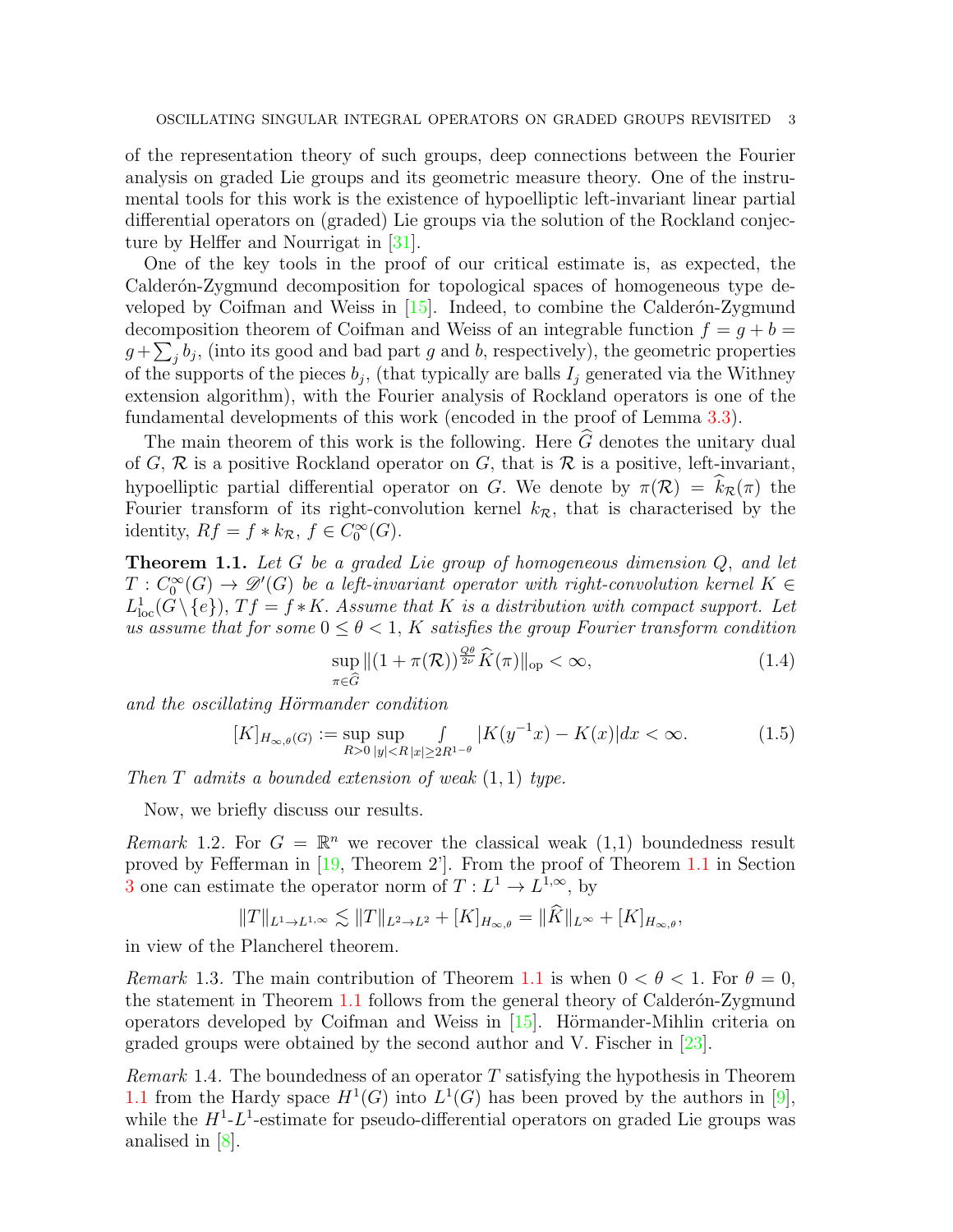Remark 1.5 (Historical note). Oscillating singular integrals arose as generalisations of the oscillating Fourier multipliers. These are multipliers associated to symbols of the form

$$
\widehat{K}(\xi) = \psi(\xi) \frac{e^{i|\xi|^a}}{|\xi|^{\frac{n\alpha}{2}}}, \ \psi \in C^{\infty}(\mathbb{R}^n), \quad 0 < a < 1,
$$

where  $\psi$  vanishes near the origin and is equal to one for  $|\xi|$  large. It was proved by Wainger [\[48\]](#page-21-1) that  $K(x)$  is essentially equal to  $c_n|x|^{-n-\lambda}e^{ic'_n|x|^{a'}},$  where  $\lambda = \frac{n(a-\alpha)}{2(1-a)}$  $\frac{n(a-\alpha)}{2(1-a)},$ and  $a' = \frac{a}{a}$  $\frac{a}{a-1}$ . From this one can deduce that  $|\nabla K(x)| \lesssim |x|^{-n-\lambda-1+a'}$ , from which one can deduce that for  $a = \alpha = \theta$  the estimate [\(1.5\)](#page-2-1) remains valid.

The  $L^p$ -properties for convolution operators of this form were firstly studied by Hardy [\[30\]](#page-20-11), Hirschman [\[32\]](#page-20-12) and Wainger [\[48\]](#page-21-1). The sharp version of the  $L^{\infty}$ -BMO boundedness for oscillating Fourier multipliers can be deduced from the classical work of Fefferman [\[21\]](#page-20-13). Further works on the subject in the setting of manifolds and beyond can be found in Seeger [\[40,](#page-21-2) [41,](#page-21-3) [42\]](#page-21-4), Seeger and Sogge [\[43\]](#page-21-5) and for the setting of Fourier integral operators, we refer the reader to Seeger, Sogge and Stein [\[44\]](#page-21-6) and Tao  $|46|$ .

#### 2. Fourier analysis on graded groups

<span id="page-3-0"></span>The notation and terminology of this paper on the analysis of homogeneous Lie groups are mostly taken from Folland and Stein [\[25\]](#page-20-3). For the analysis of Rockland operators we will follow [\[22,](#page-20-2) Chapter 4].

<span id="page-3-1"></span>2.1. **Homogeneous and graded Lie groups.** Let  $G$  be a homogeneous Lie group. This means that G is a connected and simply connected Lie group whose Lie algebra  $\mathfrak g$  is endowed with a family of dilations  $D_r^{\mathfrak g}, r > 0$ , which are automorphisms on  $\mathfrak g$ satisfying the following two conditions:

• For every  $r > 0$ ,  $D_r^{\mathfrak{g}}$  is a map of the form

$$
D_r^{\mathfrak{g}} = \operatorname{Exp}(\ln(r)A)
$$

for some diagonalisable linear operator  $A \equiv \text{diag}[\nu_1, \cdots, \nu_n]$  on  $\mathfrak{g}$ .

•  $\forall X, Y \in \mathfrak{g}$ , and  $r > 0$ ,  $[D_r^{\mathfrak{g}} X, D_r^{\mathfrak{g}} Y] = D_r^{\mathfrak{g}} [X, Y]$ .

We call the eigenvalues of A,  $\nu_1, \nu_2, \cdots, \nu_n$ , the dilations weights or weights of G. The homogeneous dimension of a homogeneous Lie group  $G$  is given by

$$
Q = \text{Tr}(A) = \nu_1 + \cdots + \nu_n.
$$

The dilations  $D_r^{\mathfrak{g}}$  of the Lie algebra  $\mathfrak g$  induce a family of maps on G defined via,

$$
D_r := \exp_G \circ D_r^{\mathfrak{g}} \circ \exp_G^{-1}, \ r > 0,
$$

where  $\exp_G : \mathfrak{g} \to G$  is the usual exponential mapping associated to the Lie group G. We refer to the family  $D_r$ ,  $r > 0$ , as dilations on the group. If we write  $rx = D_r(x)$ ,  $x \in G$ ,  $r > 0$ , then a relation on the homogeneous structure of G and the Haar measure  $dx$  on  $G$  is given by

$$
\int\limits_G (f \circ D_r)(x) dx = r^{-Q} \int\limits_G f(x) dx.
$$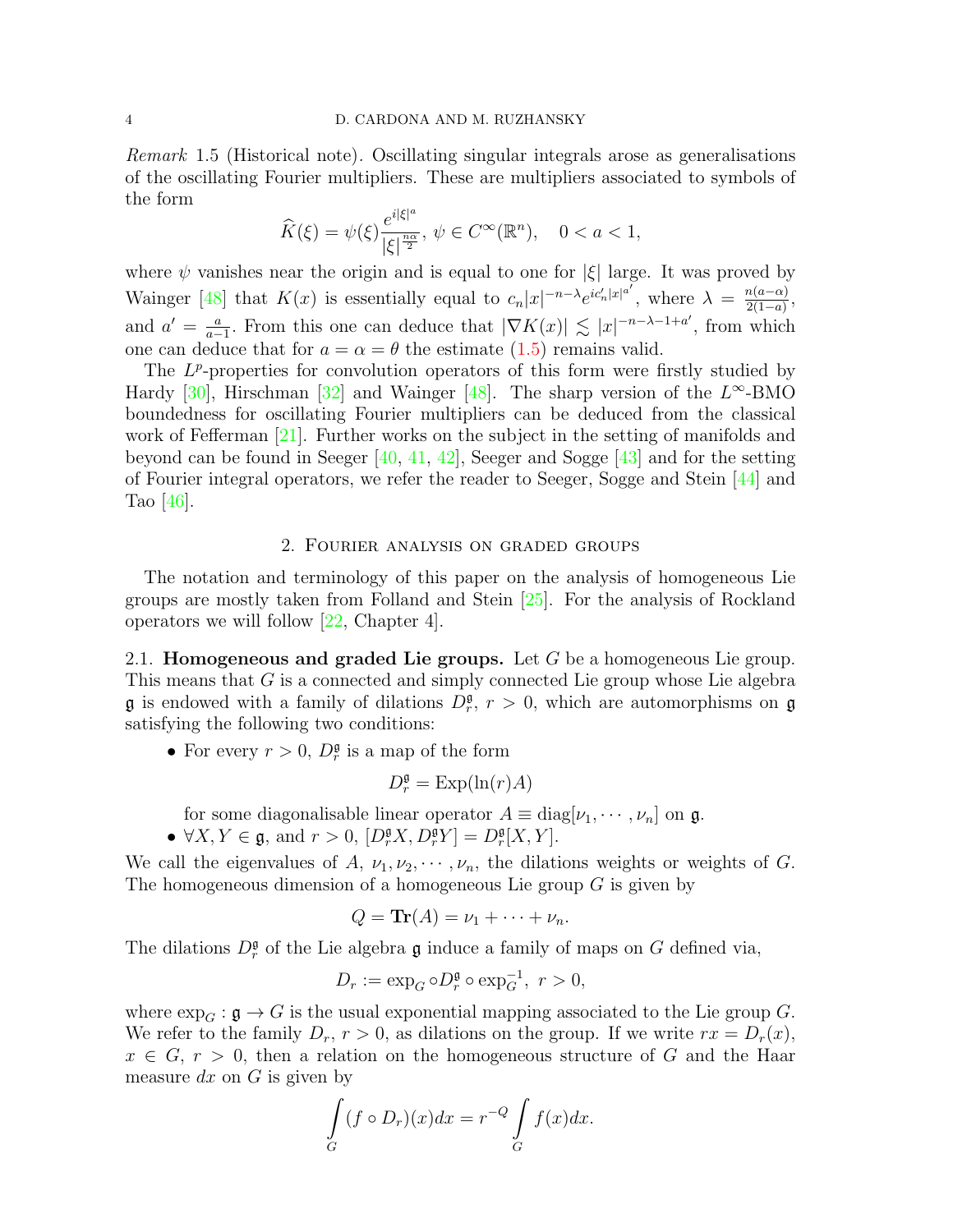A Lie group is graded if its Lie algebra g may be decomposed as the sum of subspaces  $\mathfrak{g} = \mathfrak{g}_1 \oplus \mathfrak{g}_2 \oplus \cdots \oplus \mathfrak{g}_s$  such that  $[\mathfrak{g}_i, \mathfrak{g}_j] \subset \mathfrak{g}_{i+j}$ , and  $\mathfrak{g}_{i+j} = \{0\}$  if  $i + j > j$ s. Examples of such groups are the Heisenberg group  $\mathbb{H}^n$  and more generally any stratified groups where the Lie algebra  $\mathfrak g$  is generated by  $\mathfrak g_1$ . Here, *n* is the topological dimension of G,  $n = n_1 + \cdots + n_s$ , where  $n_k = \text{dim} \mathfrak{g}_k$ .

A Lie algebra admitting a family of dilations is nilpotent, and hence so is its associated connected, simply connected Lie group. The converse does not hold, i.e., not every nilpotent Lie group is homogeneous although they exhaust a large class, see [\[22\]](#page-20-2) for details. Indeed, the main class of Lie groups under our consideration is that of graded Lie groups. A graded Lie group  $G$  is a homogeneous Lie group equipped with a family of weights  $\nu_j$ , all of them positive rational numbers. Let us observe that if  $\nu_i = \frac{a_i}{b_i}$  $\frac{a_i}{b_i}$  with  $a_i, b_i$  integer numbers, and b is the least common multiple of the  $b_i$ , the family of dilations

$$
\mathbb{D}_r^{\mathfrak{g}} = \mathrm{Exp}(\ln(r^b)A) : \mathfrak{g} \to \mathfrak{g},
$$

have integer weights,  $\nu_i = \frac{a_i b}{b_i}$  $\frac{u_i b}{b_i}$ . So, in this paper we always assume that the weights  $\nu_j$ , defining the family of dilations are non-negative integer numbers which allow us to assume that the homogeneous dimension Q is a non-negative integer number. This is a natural context for the study of Rockland operators (see Remark 4.1.4 of [\[22\]](#page-20-2)).

<span id="page-4-0"></span>2.2. Fourier analysis on nilpotent Lie groups. Let  $G$  be a simply connected nilpotent Lie group. Then the adjoint representation ad :  $\mathfrak{g} \to \text{End}(\mathfrak{g})$  is nilpotent. Let us assume that  $\pi$  is a continuous, unitary and irreducible representation of  $G$ , this means that,

- $\pi \in \text{Hom}(G, \text{U}(H_{\pi}))$ , for some separable Hilbert space  $H_{\pi}$ , i.e.  $\pi(xy)$  =  $\pi(x)\pi(y)$  and for the adjoint of  $\pi(x)$ ,  $\pi(x)^* = \pi(x^{-1})$ , for every  $x, y \in G$ .
- The map  $(x, v) \mapsto \pi(x)v$ , from  $G \times H_{\pi}$  into  $H_{\pi}$  is continuous.
- For every  $x \in G$ , and  $W_\pi \subset H_\pi$ , if  $\pi(x)W_\pi \subset W_\pi$ , then  $W_\pi = H_\pi$  or  $W_\pi = \emptyset$ .

Let  $\text{Rep}(G)$  be the set of unitary, continuous and irreducible representations of G. The relation,

 $\pi_1 \sim \pi_2$  if and only if, there exists  $A \in \mathscr{B}(H_{\pi_1}, H_{\pi_2})$ , such that  $A_{\pi_1}(x)A^{-1} = \pi_2(x)$ ,

for every  $x \in G$ , is an equivalence relation and the unitary dual of G, denoted by  $\widehat{G}$  is defined via  $\widehat{G} := \text{Rep}(G)/\sim$ . Let us denote by  $d\pi$  the Plancherel measure on  $\widetilde{G}$ . The Fourier transform of  $f \in \mathscr{S}(G)$ , (this means that  $f \circ \exp_G \in \mathscr{S}(\mathfrak{g})$ , with  $\mathfrak{g} \simeq \mathbb{R}^{\dim(G)}$ ) at  $\pi \in \widehat{G}$ , is defined by

$$
\widehat{f}(\pi) = \int_{G} f(x)\pi(x)^{*} dx : H_{\pi} \to H_{\pi}, \text{ and } \mathscr{F}_{G} : \mathscr{S}(G) \to \mathscr{S}(\widehat{G}) := \mathscr{F}_{G}(\mathscr{S}(G)).
$$

If we identify one representation  $\pi$  with its equivalence class,  $[\pi] = {\pi' : \pi \sim \pi'}$ , for every  $\pi \in \hat{G}$ , the Kirillov trace character  $\Theta_{\pi}$  defined by

$$
(\Theta_{\pi},f):=\mathbf{Tr}(f(\pi)),
$$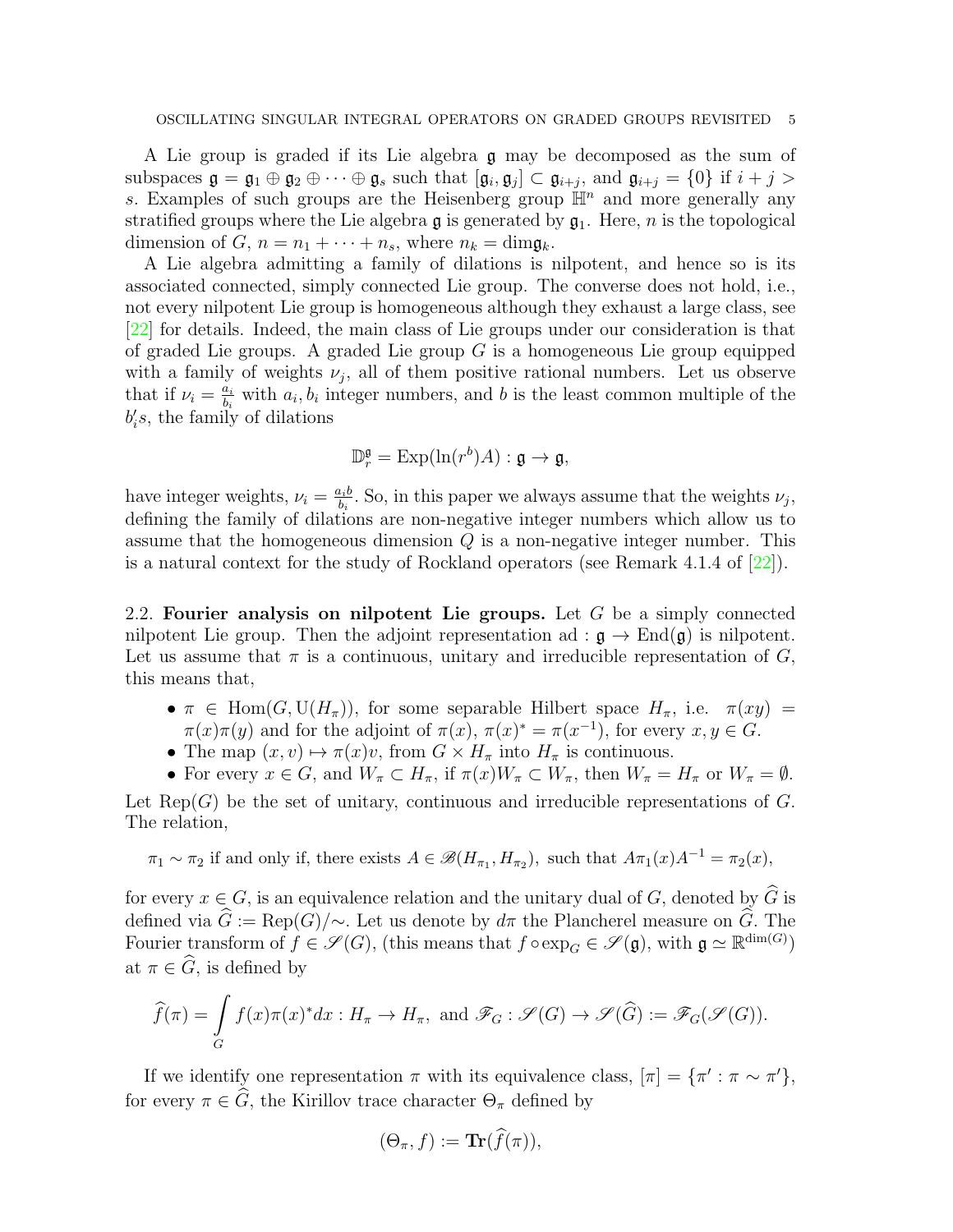is a tempered distribution on  $\mathscr{S}(G)$ . In particular, the identity  $f(e_G) = \int (\Theta_\pi, f) d\pi$ ,  $\boldsymbol{G}$ implies the Fourier inversion formula  $f = \mathscr{F}_G^{-1}(\widehat{f})$ , where

$$
(\mathscr{F}_G^{-1}\sigma)(x) := \int\limits_{\widehat{G}} \mathbf{Tr}(\pi(x)\sigma(\pi))d\pi, \ x \in G, \ \ \mathscr{F}_G^{-1} : \mathscr{S}(\widehat{G}) \to \mathscr{S}(G),
$$

is the inverse Fourier transform. In this context, the Plancherel theorem takes the form  $||f||_{L^2(G)} = ||f||_{L^2(\widehat{G})}$ , where

$$
L^2(\widehat{G}) := \int\limits_{\widehat{G}} H_\pi \otimes H_\pi^* d\pi,
$$

is the Hilbert space endowed with the norm:  $\|\sigma\|_{L^2(\widehat{G})} = (\int_{\widehat{G}} \|\sigma(\pi)\|_{\text{HS}}^2 d\pi)^{\frac{1}{2}}$ .

<span id="page-5-0"></span>2.3. Homogeneous linear operators and Rockland operators. A linear operator  $T: C^{\infty}(G) \to \mathscr{D}'(G)$  is homogeneous of degree  $\nu \in \mathbb{C}$  if for every  $r > 0$  the equality

$$
T(f \circ D_r) = r^{\nu}(Tf) \circ D_r
$$

holds for every  $f \in \mathscr{D}(G)$ . If for every representation  $\pi \in G$ ,  $\pi : G \to U(H_{\pi})$ , we denote by  $H_{\pi}^{\infty}$  the set of smooth vectors, that is, the space of elements  $v \in H_{\pi}$ such that the function  $x \mapsto \pi(x)v, x \in \widehat{G}$  is smooth, a Rockland operator is a leftinvariant differential operator R which is homogeneous of positive degree  $\nu = \nu_R$ and such that, for every unitary irreducible non-trivial representation  $\pi \in \widehat{G}$ ,  $\pi(R)$  is injective on  $H_{\pi}^{\infty}$ ;  $\sigma_{\mathcal{R}}(\pi) = \pi(\mathcal{R})$  is the symbol associated to  $\mathcal{R}$ . It coincides with the infinitesimal representation of  $R$  as an element of the universal enveloping algebra. It can be shown that a Lie group  $G$  is graded if and only if there exists a differential Rockland operator on G. If the Rockland operator is formally self-adjoint, then  $\mathcal R$ and  $\pi(\mathcal{R})$  admit self-adjoint extensions on  $L^2(G)$  and  $H_{\pi}$ , respectively. Now if we preserve the same notation for their self-adjoint extensions and we denote by E and  $E_{\pi}$  their spectral measures, we will denote by

$$
f(\mathcal{R}) = \int_{-\infty}^{\infty} f(\lambda) dE(\lambda), \text{ and } \pi(f(\mathcal{R})) \equiv f(\pi(\mathcal{R})) = \int_{-\infty}^{\infty} f(\lambda) dE_{\pi}(\lambda),
$$

the functions defined by the functional calculus. In general, we will reserve the notation  ${dE_A(\lambda)}_{0 \leq \lambda \leq \infty}$  for the spectral measure associated with a positive and self-adjoint operator  $A$  on a Hilbert space  $H$ .

We now recall a lemma on dilations on the unitary dual  $\widehat{G}$ , which will be useful in our analysis of spectral multipliers. For the proof, see Lemma 4.3 of [\[22\]](#page-20-2).

**Lemma 2.1.** For every  $\pi \in \widehat{G}$  let us define

<span id="page-5-1"></span>
$$
D_r(\pi)(x) \equiv (r \cdot \pi)(x) := \pi(r \cdot x) \equiv \pi(D_r(x)), \tag{2.1}
$$

for every  $r > 0$  and all  $x \in G$ . Then, if  $f \in L^{\infty}(\mathbb{R})$  then  $f(\pi^{(r)}(\mathcal{R})) = f(r^{\nu} \pi(\mathcal{R}))$ .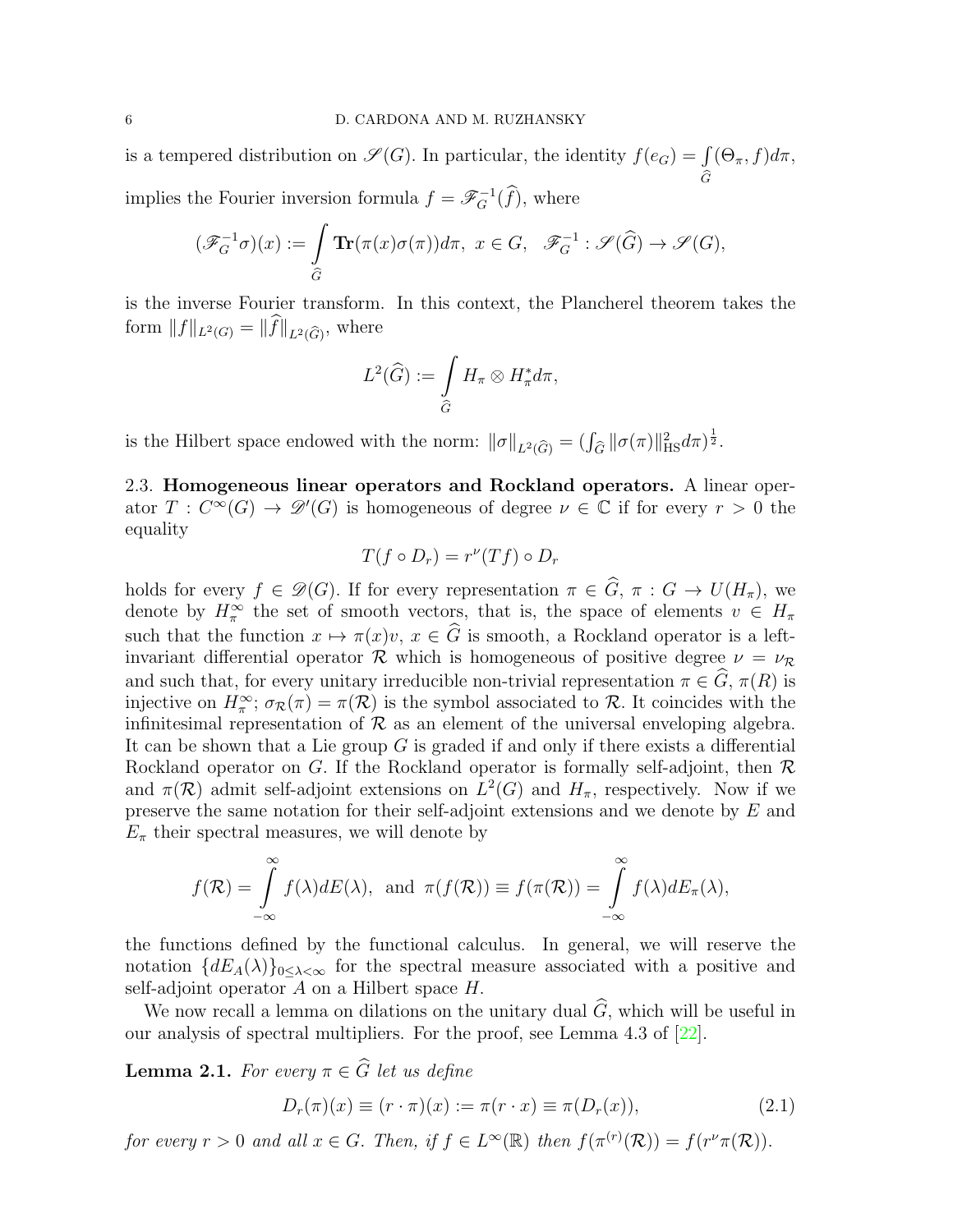Remark 2.2. For instance, for any  $\alpha \in \mathbb{N}_0^n$ , and for an arbitrary family  $X_1, \dots, X_n$ , of left-invariant vector-fields we will use the notation

$$
[\alpha] := \sum_{j=1}^{n} \nu_j \alpha_j,
$$
\n(2.2)

 $(2.4)$ 

for the homogeneity degree of the operator  $X^{\alpha} := X_1^{\alpha_1} \cdots X_n^{\alpha_n}$ , whose order is  $|\alpha| := \sum_{i=1}^n \alpha_i$ .  $_{j=1}^n \alpha_j$ .

<span id="page-6-5"></span>Remark 2.3. By considering the dilation  $r \cdot x = D_r(x)$ ,  $x \in G$ ,  $r > 0$ , then a relation on the homogeneous structure of G and the Haar measure  $dx$  on G is given by (see [\[22,](#page-20-2) Page 100])

$$
\int_G (f \circ D_r)(x) dx = r^{-Q} \int_G f(x) dx.
$$

Note that if  $f_r := r^{-Q} f(r^{-1} \cdot)$ , then

<span id="page-6-4"></span>
$$
\widehat{f}_r(\pi) = \int_G r^{-Q} f(r^{-1} \cdot x) \pi(x)^* dx = \int_G f(y) \pi(r \cdot y)^* dy = \widehat{f}(r \cdot \pi),\tag{2.3}
$$

for any  $\pi \in \widehat{G}$  and all  $r > 0$ , with  $(r \cdot \pi)(y) = \pi(r \cdot y)$ ,  $y \in G$ , as in [\(2.1\)](#page-5-1).

The following lemma present the action of the dilations of the group  $G$  into the kernels of bounded functions of a Rockland operator  $\mathcal{R}$ , see [\[22,](#page-20-2) Page 179].

**Lemma 2.4.** Let  $\varkappa \in L^{\infty}(\mathbb{R}_{0}^{+})$  and let  $r > 0$ . Then,  $\varkappa(r^{\nu}\mathcal{R})\delta(x) = r^{-Q}[\varkappa(\mathcal{R})\delta](r^{-1})$ 

<span id="page-6-0"></span>for all  $x \in G$ .

### 3. Proof of the main theorem

<span id="page-6-1"></span>3.1. Part 1: The Calderón-Zygmund decomposition. Let  $G$  be a graded Lie group,  $Q$  is its homogeneous dimension, and let  $R$  be a positive Rockland operator on G of homogeneous degree  $\nu > 0$ . In this section we are going to prove that for a singular integral operator T satisfying  $(1.4)$  and  $(1.5)$  there is a constant  $C > 0$ , such that

<span id="page-6-2"></span>
$$
||Tf||_{L^{1,\infty}(G)} := \sup_{\alpha>0} \alpha |\{x \in G : |Tf(x)| > \alpha\}| \le C||f||_{L^{1}(G)},
$$
\n(3.1)

with  $C$  independent of  $f$ .

We star by analysing the condition in  $(1.4)$ .

<span id="page-6-3"></span>Remark 3.1. Observe that in view of the Plancherel theorem, the hypothesis [\(1.4\)](#page-2-2) in Theorem [1.1](#page-2-0) implies that the operator  $(1 + \mathcal{R})^{\frac{Q\theta}{2\nu}}T$  admits a bounded extension on  $L^2(G)$ . Indeed, the Plancherel theorems implies that

$$
\begin{split} \|(1+\mathcal{R})^{\frac{Q\theta}{2\nu}}Tf\|_{L^{2}(G)}^{2} &= \int\limits_{\widehat{G}} \|(1+\pi(\mathcal{R}))^{\frac{Q\theta}{2\nu}}\widehat{K}(\pi)\widehat{f}(\pi)\|_{\text{HS}}^{2}d\pi \\ &\leq \int\limits_{\widehat{G}} \|(1+\pi(\mathcal{R}))^{\frac{Q\theta}{2\nu}}\widehat{K}(\pi)\|_{\text{op}}^{2}\|\widehat{f}(\pi)\|_{\text{HS}}^{2}d\pi, \end{split}
$$

and in view of [\(1.4\)](#page-2-2) we have that

$$
\|(1+\mathcal{R})^{\frac{Q\theta}{2\nu}}Tf\|_{L^2(G)}^2 \leq C^2 \int\limits_{\widehat{G}} \|\widehat{f}(\pi)\|_{\text{HS}}^2 d\pi = C^2 \|f\|_{L^2(G)}^2,
$$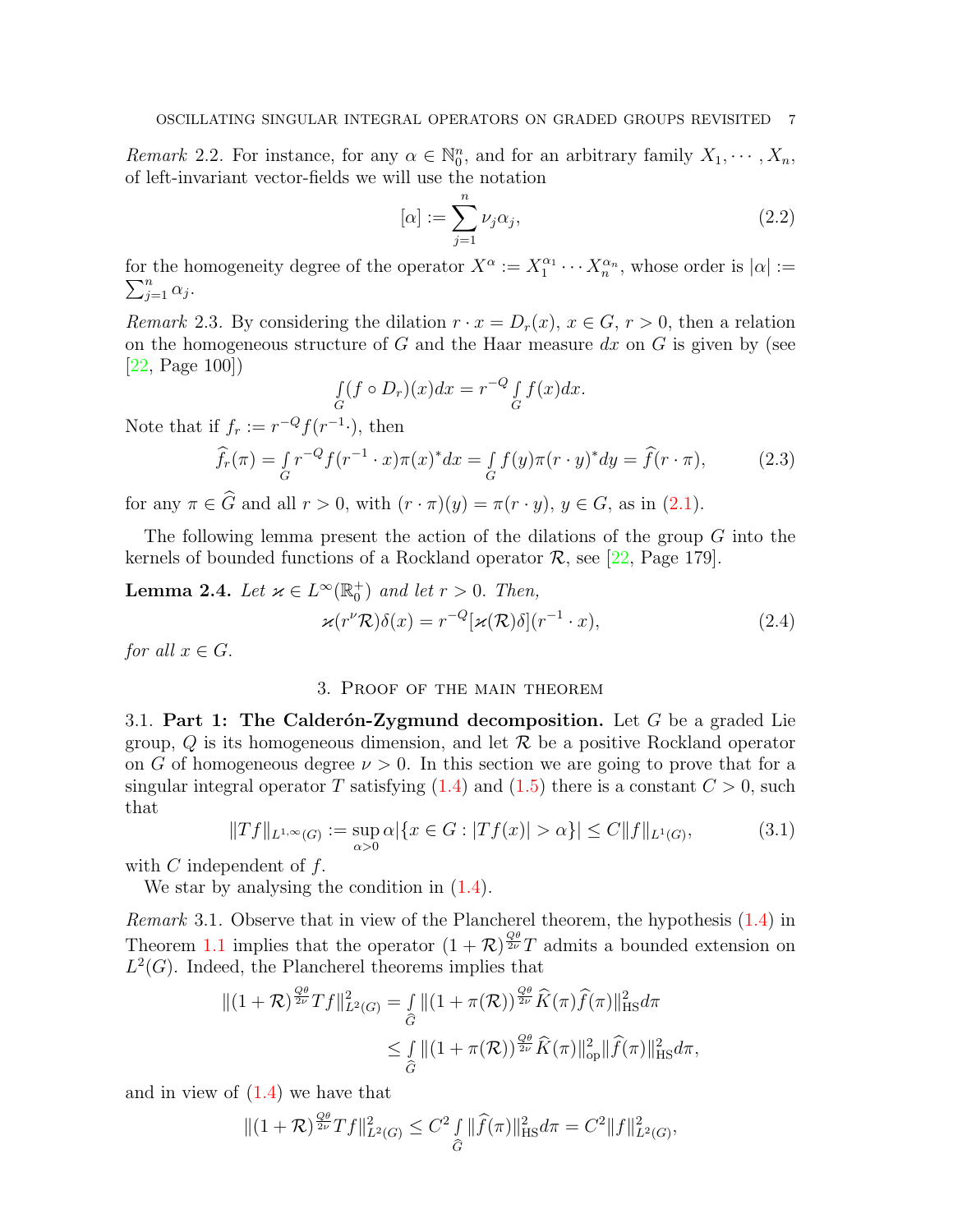proving the boundedness of  $(1+\mathcal{L}_G)^{\frac{Q\theta}{2\nu}}T$  on  $L^2(G)$ . Because  $(1+\mathcal{R})^{-\frac{Q\theta}{2\nu}}$  we have that  $T = (1 + \mathcal{R})^{-\frac{Q\theta}{2\nu}}(1 + \mathcal{L}_G)^{\frac{Q\theta}{2\nu}}T$  is also bounded on  $L^2(G)$ .

For the proof of [\(3.1\)](#page-6-2), fix  $f \in L^1(G)$ , and let us consider its Calderón-Zygmund decomposition, see Coifman and Weiss [\[15,](#page-20-7) Pages 73-74]. So, for any  $\gamma, \alpha > 0$ , we have the decomposition

$$
f = g + b = g + \sum_j b_j,
$$

where the following properties are satisfied.

- (1)  $||g||_{L^{\infty}} \lesssim_G \gamma \alpha$  and  $||g||_{L^1} \lesssim_G ||f||_{L^1}$ .
- (2) The  $b_j$ 's are supported in open balls  $I_j = B(x_j, r_j)$  where they satisfy the cancellation property

$$
\int_{I_j} b_j(x)dx = 0.
$$
\n(3.2)

(3) Any component  $b_j$  satisfies the  $L^1$ -estimate

$$
||b_j||_{L^1} \lesssim_G (\gamma \alpha)|I_j|.\tag{3.3}
$$

(4) The sequence  $\{|I_j|\}_j \in \ell^1$  and

<span id="page-7-0"></span>
$$
\sum_{j} |I_j| \lesssim_G (\gamma \alpha)^{-1} ||f||_{L^1}.
$$
\n(3.4)

(5)

$$
||b||_{L^1} \leq \sum_j ||b_j||_{L^1} \lesssim_G ||f||_{L^1}.
$$

(6) There exists  $M_0 \in \mathbb{N}$ , such that any point  $x \in G$  belongs at most to  $M_0$  balls of the collection  $I_j$ .

So, by fixing  $\alpha \gamma > 0$ , note that in terms of g, b and f one has the trivial estimate

$$
|\{x : |Tf(x)| > \alpha\}| \le |\{x : |Tg(x)| > \alpha/2\}| + |\{x : |Tb(x)| > \alpha/2\}|.
$$

The estimates  $||g||_{L^{\infty}} \lesssim \gamma \alpha$  and  $||g||_{L^{1}} \lesssim ||f||_{L^{1}}$ , imply that

$$
||g||_{L^2}^2 \le ||g||_{L^{\infty}} ||g||_{L^1} \lesssim (\gamma \alpha) ||f||_{L^1}.
$$

So, by applying the Chebishev inequality and the  $L^2$ -boundedness of T, we have

$$
|\{x : |Tg(x)| > \alpha/2\}| \lesssim 2^2 \alpha^{-2} \|Tg\|_{L^2}^2 \le (2\|T\|_{\mathscr{B}(L^2)})^2 \alpha^{-2} \|g\|_{L^2}^2
$$
  
\n
$$
\le (2\|T\|_{\mathscr{B}(L^2)})^2 \alpha^{-2} (\gamma \alpha) \|f\|_{L^1} \lesssim \|T\|_{\mathscr{B}(L^2)}^2 \gamma \alpha^{-1} \|f\|_{L^1}
$$
  
\n
$$
\lesssim_{\gamma} \alpha^{-1} \|f\|_{L^1}.
$$

In what follows, let us denote  $I^* = \bigcup I_j^*$ , where

$$
I_j^* = B(x_j, 2r_j) = \{ x \in G : |x_j^{-1}x| < 2R_j \},
$$

and let us make use of the doubling condition in order to have the estimate

$$
|I_j^*| \sim 2^Q |I_j|,
$$

from which it follows that

$$
|I^*| \lesssim \sum_j |I_j^*| \lesssim \sum_j |I_j| \lesssim \gamma^{-1} \alpha^{-1} ||f||_{L^1}.
$$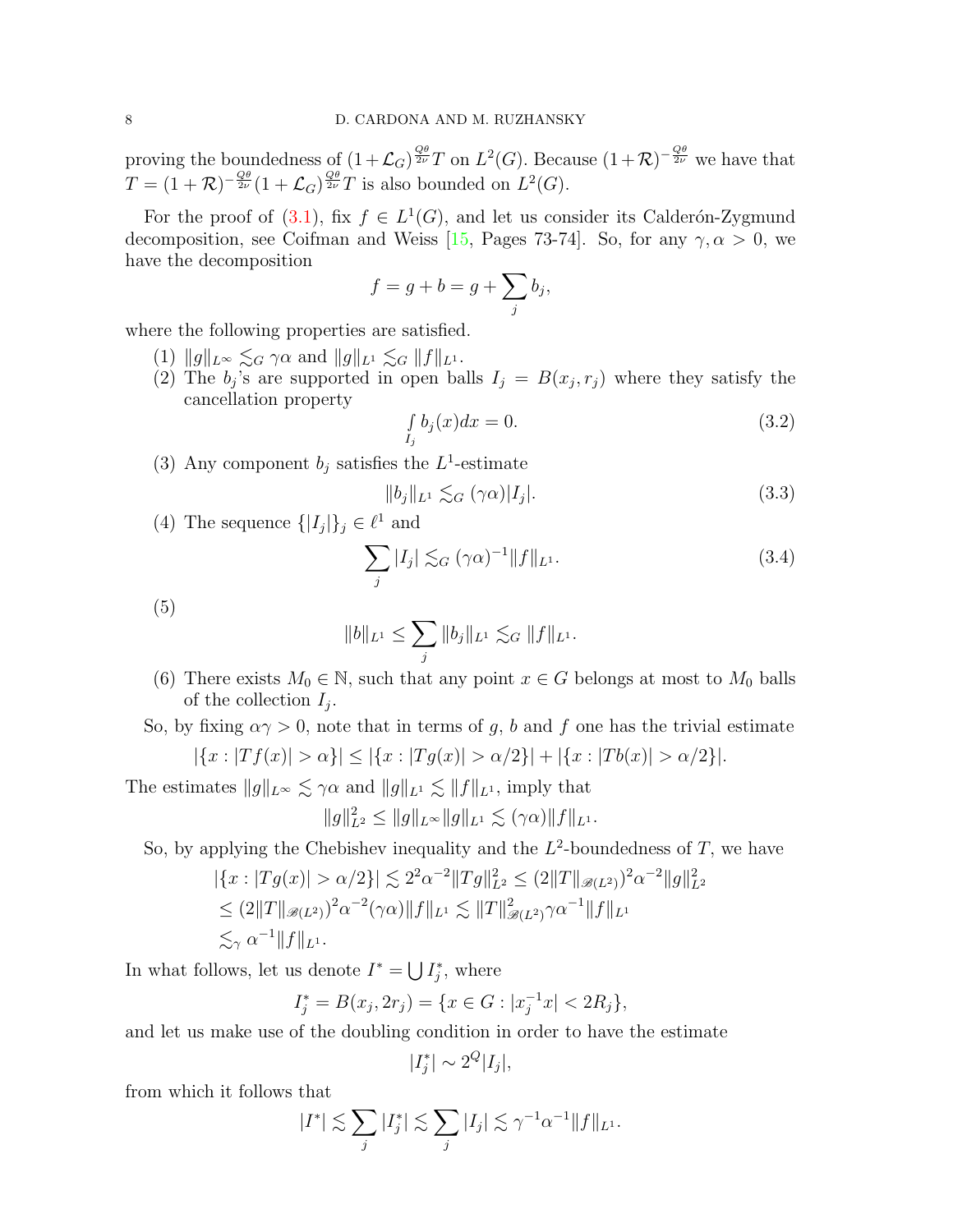Consequently, we have the estimates

$$
|\{x : |Tb(x)| > \alpha/2\}| \le |I^*| + |\{x \in G \setminus I^* : |Tb(x)| > \alpha/2\}|
$$
  

$$
\lesssim \gamma^{-1} \alpha^{-1} ||f||_{L^1} + |\{x \in G \setminus I^* : |Tb(x)| > \alpha/2\}|.
$$
  

$$
\lesssim_{\gamma} \alpha^{-1} ||f||_{L^1} + |\{x \in G \setminus I^* : |Tb(x)| > \alpha/2\}|.
$$

So, to conclude the inequality  $(3.1)$  we have to prove that

<span id="page-8-2"></span>
$$
\sup_{\alpha>0} \alpha |\{x \in G \setminus I^* : |Tb(x)| > \alpha/2\}| \le C \|f\|_{L^1},\tag{3.5}
$$

with C independent of f. So, the proof of Theorem  $1.1$  consists of estimating the term

$$
|\{x \in G \setminus I^* : |Tb(x)| > \alpha/2\}|.
$$

<span id="page-8-0"></span>3.2. Part 2: Applying the Baker-Campbell-Hausdorff formula. Before continuing with the proof of Theorem [1.1,](#page-2-0) let us prove the following lemma (that we present here for the benefit of the reader).

<span id="page-8-3"></span>**Lemma 3.2.** For all  $r > 0$ , and all  $x, y \in G$ ,  $D_r(xy) = r \cdot (xy) = (r \cdot x)(r \cdot y)$ , and  $r \cdot x^{-1} = (r \cdot x)^{-1}.$ 

*Proof.* Because  $\exp : \mathfrak{g} \to G$  is a diffeomorphism, we have the existence of two unique vector fields  $X, Y \in \mathfrak{g}$ , such that

$$
x = \exp X, \quad y = \exp(Y).
$$

Note that  $r \cdot x = D_r \exp(X) = \exp D_r(X) = \exp(r \cdot X)$ , and similarly  $r \cdot y = \exp(r \cdot Y)$ . By using the Baker-Campbell-Hausdorff formula (see e.g. Theorem 1.3.2 in [\[22\]](#page-20-2)) we have that

$$
xy = \exp X \exp Y
$$
  
= 
$$
\exp \left( \sum_{n \ge 1; p,q \in \mathbb{N}_0^n, p_i + q_i > 0} c_{p,q,n} \operatorname{ad}(X)^{p_1} \operatorname{ad}(Y)^{q_1} \cdots \operatorname{ad}(X)^{p_n} \operatorname{ad}(Y)^{q_n-1} Y \right).
$$

Because  $G$  is nilpotent, the sum in the exponential is finite. On the other hand observe that for any  $p \in \mathbb{N}$ ,  $r > 0$ , and  $X, W \in \mathfrak{g}$ , one has that

<span id="page-8-1"></span>
$$
D_r[\operatorname{ad}(Z)^p W] = [\operatorname{ad}(D_r Z)]^p(D_r W). \tag{3.6}
$$

One can prove  $(3.6)$  using induction. Note that for  $p = 1$ , one has that

$$
D_r[\text{ad}(Z)W] = D_r[Z,W] = [D_r Z, D_r W] = [\text{ad}(D_r Z)](D_r W), \quad (3.7)
$$

as desired. On the other hand, suppose that for  $p > 1$  we have the identity

$$
D_r[\text{ad}(Z)^{p-1}W] = [\text{ad}(D_r Z)]^{p-1}(D_r W),\tag{3.8}
$$

which is our induction hypothesis, and observe that

$$
D_r[\text{ad}(Z)^p W] = D_r[\text{ad}(Z) \text{ad}(Z)^{p-1} W] = D_r[Z, \text{ad}(Z)^{p-1} W] = [D_r Z, D_r[\text{ad}(Z)^{p-1}(W)]]
$$
  
=  $[D_r Z, [\text{ad}(D_r Z)^{p-1}(D_r W)]]$   
=  $\text{ad}(D_r Z) \text{ad}(D_r Z)^{p-1}(D_r W) = \text{ad}(D_r Z)^p(D_r W),$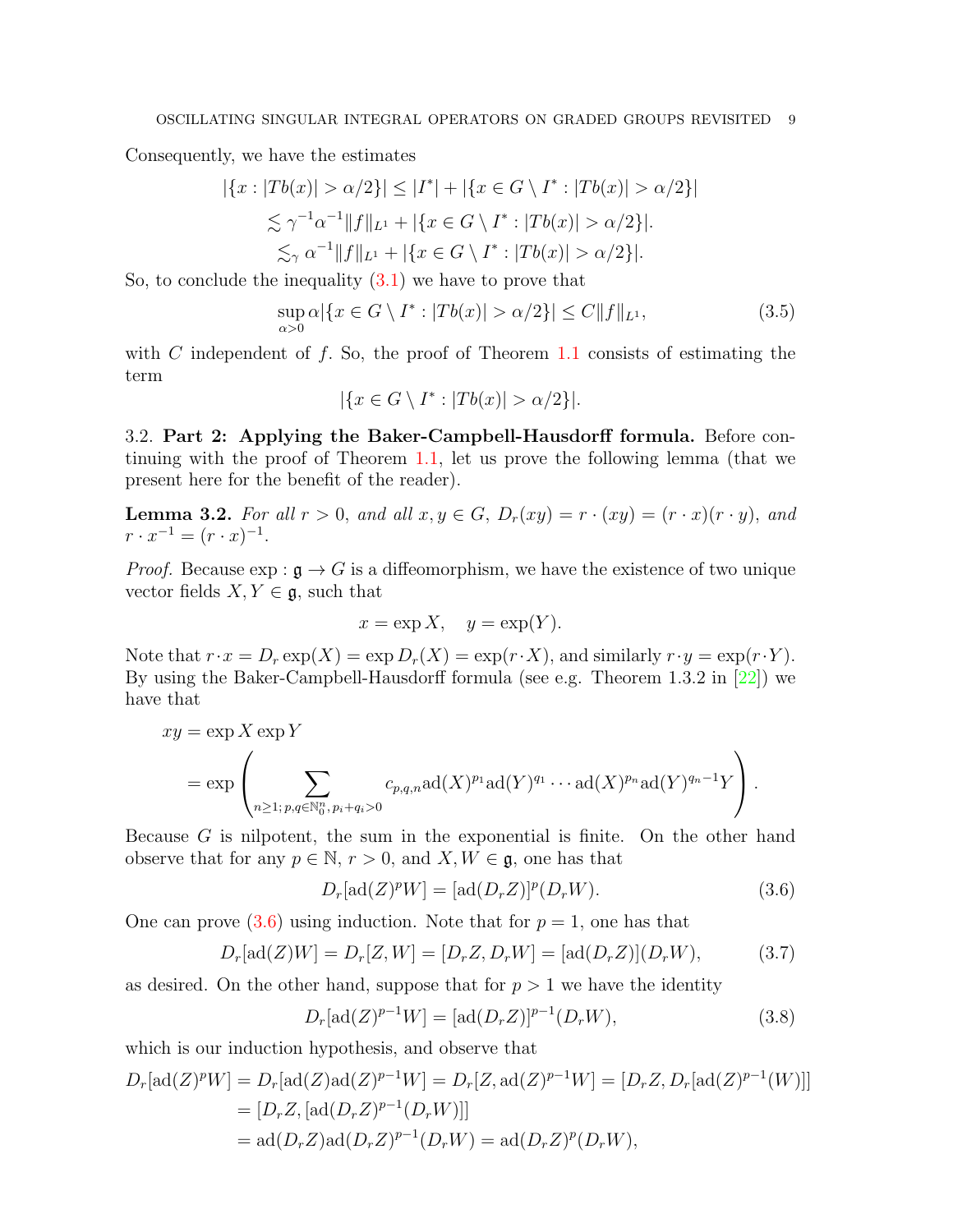proving [\(3.6\)](#page-8-1). Now, by applying [\(3.6\)](#page-8-1) into the Baker-Campbell-Hausdorff formula we get

$$
r \cdot (xy) = D_r(xy)
$$
  
=  $D_r \exp \left( \sum_{n \ge 1; p,q \in \mathbb{N}_0^n, p_i + q_i > 0} c_{p,q,n} (\text{ad}(X)^{p_1} \text{ad}(Y)^{q_1}) \cdots \text{ad}(X)^{p_n} \text{ad}(Y)^{q_n-1} Y \right)$   
=  $\exp \left( \sum_{n \ge 1; p,q \in \mathbb{N}_0^n, p_i + q_i > 0} c_{p,q,n} D_r [\text{ad}(X)^{p_1} \text{ad}(Y)^{q_1}) \cdots \text{ad}(X)^{p_n} \text{ad}(Y)^{q_n-1} Y \right)$   
=  $\exp \left( \sum_{n \ge 1; p,q \in \mathbb{N}_0^n, p_i + q_i > 0} c_{p,q,n} \text{ad}(D_r X)^{p_1} \text{ad}(D_r Y)^{q_1} \cdots \text{ad}(D_r X)^{p_n} \text{ad}(D_r Y)^{q_n-1} (D_r Y) \right)$   
=  $\exp(D_r X) \exp(D_r Y)$   
=  $(r \cdot x)(r \cdot y),$ 

Now, to prove the second statement, observe that for any  $x = \exp X, x^{-1} = \exp(-X)$ , and  $(r \cdot x^{-1}) = \exp(-D_r X)$ . On the other hand, because

$$
[D_r X, D_r X] = [D_r X, -D_r X] = D_r [X, X] = 0_g,
$$

we have that  $\exp(-D_rX)\exp(D_rX) = \exp(-D_rX+D_rX) = e$ . Hence,  $\exp(-D_rX) = e$  $\exp(D_r X)^{-1} = (r \cdot x)^{-1}$ .

*Proof of Theorem [1.1.](#page-2-0)* We start by considering only the case  $0 < \theta < 1$ . Indeed, the statement for  $\theta = 0$  in Theorem [1.1](#page-2-0) follows from the fundamental theorem of singular integrals due to Coifman and Weiss, see [\[15,](#page-20-7) Theorem 2.4, Page 74]. Indeed, a graded Lie group satisfies the doubling condition and then, is a homogeneous topological space in the sense of Coifman and Weiss [\[15\]](#page-20-7). For  $0 < \theta < 1$  we require some geometric transformations on the support of  $K$ , that we present in the next subsection. For this, we will use two modern techniques: the stability of the powers of Rockland operators inside of the Hörmander classes  $S^{m}_{1,0}(G \times \widehat{G})$ , and the Calderón-Vaillancourt theorem on graded Lie groups, see [\[22,](#page-20-2) Section 5.7, Theorem 5.7.1].

<span id="page-9-0"></span>3.3. Part 3: Geometric reduction of the support. We shall return to the proof of [\(3.5\)](#page-8-2) after the required geometric constructions. First, let us assume that the diameter of the support of K is small and that it is centred at the identity  $e \in G$ . We illustrate this step in Figure [1](#page-10-0) below.

Indeed, the support of K is compact and we have its inclusion in a ball, supp $(K) \subset$  $B(a, R_0)$ , for some center  $a \in G$ , where the radius  $R_0 \sim \frac{1}{2}$  $\frac{1}{2}$ diam(supp $(K)$ ) is comparable with the diameter of the support of K. Then, the kernel  $K_a := K(a^{-1} \cdot)$  has its support inside of the ball  $B(e, R_0)$ . Moreover, in view of the identity

$$
T_a f(x) := f * K_a(x) = \int K(a^{-1}y^{-1}x)f(y)dy = \int K(z^{-1}x)f(za^{-1})dz
$$
  
=  $T(f(a^{-1}))(x),$ 

it follows that  $||T||_{\mathscr{B}(L^1,L^{1,\infty})} = ||T_a||_{\mathscr{B}(L^1,L^{1,\infty})}$ .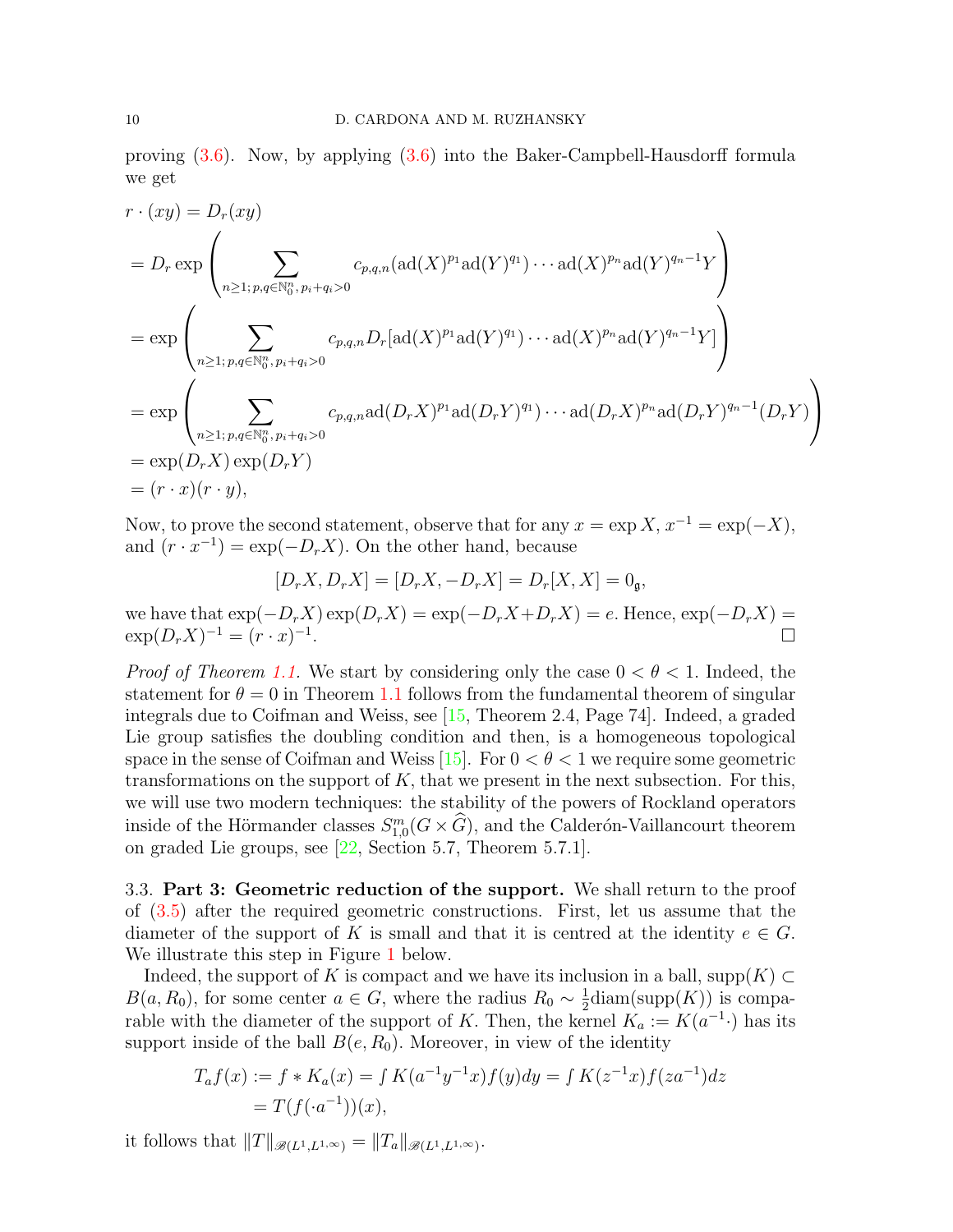<span id="page-10-0"></span>

Figure 1.

On the other hand, if the support of  $K$  has an arbitrary size we can replace  $K$  by  $K_{\varepsilon} := \varepsilon^{-Q} K(\varepsilon^{-1} \cdot), 0 < \varepsilon \leq 1$ , and to prove Theorem [1.1](#page-2-0) for  $K_{\varepsilon}$  instead of K.

But, to continue with this strategy we need to check that  $K_{\varepsilon}$  satisfies [\(1.4\)](#page-2-2) and [\(1.5\)](#page-2-1), and that the weak (1,1) type of  $T_{\varepsilon} f := f * K_{\varepsilon}$  implies the weak (1,1) type of T.

For any  $\pi \in G$ , let us consider the family of representations  $\varepsilon \cdot \pi$ ,  $\varepsilon > 0$ , as defined in [\(2.1\)](#page-5-1). Since  $K_{\varepsilon}(\pi) = K(\varepsilon \cdot \pi)$ ,  $\pi \in G$ , we have the estimate

$$
\sup_{\pi \in \widehat{G}} \|(1 + \pi(\mathcal{R}))^{\frac{Q\theta}{2\nu}} \widehat{K}_{\varepsilon}(\pi)\|_{\text{op}} = \sup_{\pi \in \widehat{G}} \|(1 + \pi(\mathcal{R}))^{\frac{Q\theta}{2\nu}} \widehat{K}(\varepsilon \cdot \pi)\|_{\text{op}}
$$

$$
= \sup_{\pi' = \varepsilon \cdot \pi \in \widehat{G}} \|(1 + (\varepsilon^{-1} \cdot \pi')(\mathcal{R}))^{\frac{Q\theta}{2\nu}} \widehat{K}(\pi')\|_{\text{op}}.
$$

Using the functional calculus for  $\varkappa(t) := (1+t)^{\frac{Q\theta}{2\nu}}$ , we have that

$$
\forall r > 0, \, \forall x \in G, \, \mathscr{A}(r^{\nu}\mathcal{R})\delta(x) = r^{-Q}\mathscr{A}(\mathcal{R})\delta(r^{-1} \cdot x),
$$

that is equivalent to say that

$$
\forall r > 0, \forall x \in G, \ (1 + r^{\nu} \mathcal{R})^{\frac{Q\theta}{2\nu}} \delta(x) = r^{-Q} (1 + \mathcal{R})^{\frac{Q\theta}{2\nu}} \delta(r^{-1} \cdot x).
$$

Taking the Fourier transform in both sides of this equality, and using the functional calculus for Rockland operators, we obtain

$$
\forall r > 0, \forall \pi \in \widehat{G}, \ (1 + r^{\nu} \pi(\mathcal{R}))^{\frac{Q\theta}{2\nu}} = \mathscr{F}[r^{-Q}(1+\mathcal{R})^{\frac{Q\theta}{2\nu}}\delta(r^{-1} \cdot)](\pi) = \mathscr{F}[(1+\mathcal{R})^{\frac{Q\theta}{2\nu}}\delta(\cdot)](r \cdot \pi).
$$

Thus, we have

<span id="page-10-1"></span>
$$
\forall r > 0, \forall \pi \in \widehat{G}, \ (1 + r^{\nu} \pi(\mathcal{R}))^{\frac{Q\theta}{2\nu}} = \mathscr{F}[(1 + \mathcal{R})^{\frac{Q\theta}{2\nu}} \delta(\cdot)](r \cdot \pi). \tag{3.9}
$$

By using the functional calculus of Rockland operators, one has that

$$
\mathscr{F}[(1+\mathcal{R})^{\frac{Q\theta}{2\nu}}\delta(\cdot)](r\cdot\pi)=(1+(r\cdot\pi)(\mathcal{R}))^{\frac{Q\theta}{2\nu}}.
$$

In consequence, for  $r = \varepsilon^{-1}$ , we have proved that

$$
\forall \pi \in \widehat{G}, \quad (1 + (\varepsilon^{-1} \cdot \pi)(\mathcal{R}))^{\frac{Q\theta}{2\nu}} = (1 + \varepsilon^{-\nu} \pi(\mathcal{R}))^{\frac{Q\theta}{2\nu}},
$$

and then

$$
\sup_{\pi \in \widehat{G}} \|(1 + \pi(\mathcal{R}))^{\frac{Q\theta}{2\nu}} \widehat{K}_{\varepsilon}(\pi)\|_{\text{op}} = \sup_{\pi' \in \widehat{G}} \|(1 + (\varepsilon^{-1} \cdot \pi')(\mathcal{R}))^{\frac{Q\theta}{2\nu}} \widehat{K}(\pi')\|_{\text{op}}
$$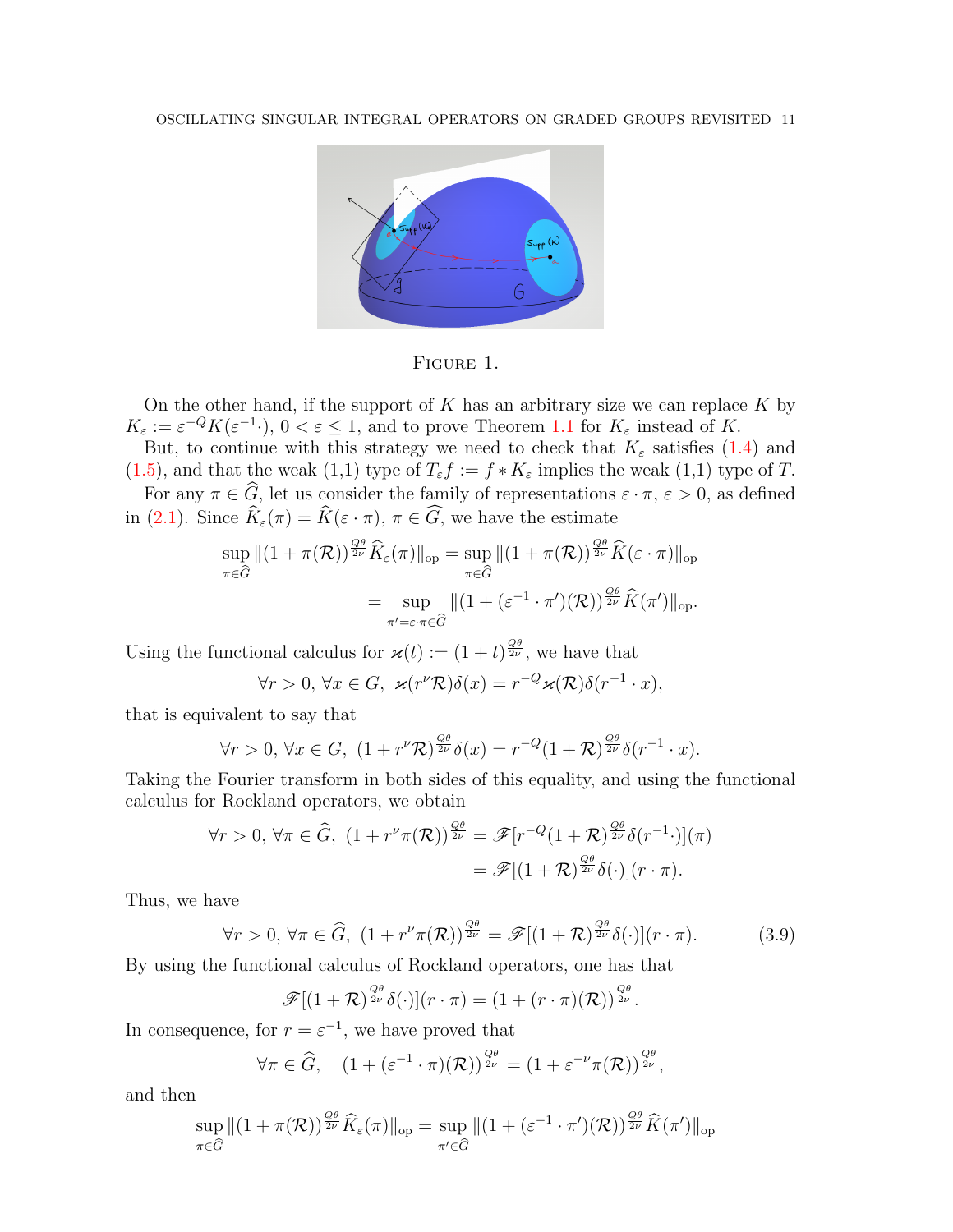$$
= \sup_{\pi' \in \widehat{G}} \|(1 + \varepsilon^{-\nu} \pi'(\mathcal{R}))^{\frac{Q\theta}{2\nu}} \widehat{K}(\pi')\|_{\text{op}}
$$
  

$$
= \sup_{\pi' \in \widehat{G}} \|( \varepsilon^{\nu} + \pi'(\mathcal{R}))^{\frac{Q\theta}{2\nu}} \widehat{K}(\pi')\|_{\text{op}} \times \varepsilon^{\frac{Q\theta}{2}}.
$$

To continue, let us use a fact related with the Calderón-Vaillancourt theorem on graded Lie groups, see [\[22,](#page-20-2) Page 385], which in view of the inclusion

$$
\Sigma_{\varepsilon}(\pi') := (\varepsilon^{\nu} + \pi'(\mathcal{R}))^{\frac{Q\theta}{2\nu}} (1 + \pi'(\mathcal{R}))^{-\frac{Q\theta}{2\nu}} \in S^0_{1,0}(G \times \widehat{G}), \tag{3.10}
$$

implies that the operator  $T_\varepsilon,$  defined by

$$
T_{\varepsilon}f := f * \mathcal{F}^{-1}\Sigma_{\varepsilon},\tag{3.11}
$$

which is a Fourier multiplier with symbol  $\Sigma_{\varepsilon} := \{\Sigma_{\varepsilon}(\pi') : \pi' \in \widehat{G}\}\)$ , is bounded on  $L^2(G)$ , and then

$$
||T_{\varepsilon}||_{\mathcal{B}(L^2(G))} = \sup_{\pi' \in \widehat{G}} ||\Sigma_{\varepsilon}(\pi')||_{\text{op}} = C_{\varepsilon} < \infty.
$$

Putting together all the estimates above, we conclude that

$$
\sup_{\pi \in \widehat{G}} \|(1 + \pi(\mathcal{R}))^{-\frac{Q\theta}{2\nu}} \widehat{K}_{\varepsilon}(\pi)\|_{\text{op}} = \sup_{\pi' \in \widehat{G}} \|( \varepsilon^{\nu} + \pi'(\mathcal{R}))^{\frac{Q\theta}{2\nu}} \widehat{K}(\pi') \|_{\text{op}} \times \varepsilon^{\frac{Q\theta}{2}} \n= \sup_{\pi' \in \widehat{G}} \|\Sigma_{\varepsilon}(\pi')(1 + \pi'(\mathcal{R}))^{\frac{Q\theta}{2\nu}} \widehat{K}(\pi') \|_{\text{op}} \times \varepsilon^{\frac{Q\theta}{2}} \n\leq \sup_{\pi' \in \widehat{G}} \|\Sigma_{\varepsilon}(\pi') \|_{\text{op}} \|(1 + \pi'(\mathcal{R}))^{\frac{Q\theta}{2\nu}} \widehat{K}(\pi') \|_{\text{op}} \times \varepsilon^{\frac{Q\theta}{2}} \n= C_{\varepsilon} \times \varepsilon^{\frac{Q\theta}{2}} \sup_{\pi' \in \widehat{G}} \|(1 + \pi'(\mathcal{R}))^{\frac{Q\theta}{2\nu}} \widehat{K}(\pi') \|_{\text{op}} < \infty,
$$

in view of the Fourier transform condition [\(1.4\)](#page-2-2). We have proved that  $K_{\varepsilon}$  also satisfies a condition of the type [\(1.4\)](#page-2-2).

Now, let us check [\(1.5\)](#page-2-1). By using the multiplication Lemma [3.2](#page-8-3) we have that

$$
[K_{\varepsilon}]_{H_{\infty,\theta}} := \sup_{R>0} \frac{1}{R^Q} \int_{|y|  
\n
$$
= \varepsilon^{-Q} \sup_{R>0} \frac{1}{R^Q} \int_{|y|  
\n
$$
= \varepsilon^{-Q} \sup_{R>0} \frac{1}{R^Q} \int_{|y|  
\n
$$
= \varepsilon^{-Q} \varepsilon^{Q} \sup_{R>0} \frac{1}{R^Q} \int_{|y|  
\n
$$
= \varepsilon^{Q} \sup_{R>0} \frac{1}{R^Q} \int_{|v|<\frac{1}{\varepsilon}R} \int_{|u|\geq \frac{2}{\varepsilon}R^{1-\theta}} |K(v^{-1}u) - K(u)| du dv
$$
  
\n
$$
= \sup_{R>0} \frac{1}{(R/\varepsilon)^Q} \int_{|v|<\frac{R}{\varepsilon}} \int_{|u|\geq \frac{2}{\varepsilon^{\theta}}(\frac{R}{\varepsilon})^{1-\theta}} |K(v^{-1}u) - K(u)| du dv
$$
  
\n
$$
= \sup_{R'>0} \frac{1}{(R')^Q} \int_{|v|
$$
$$
$$
$$
$$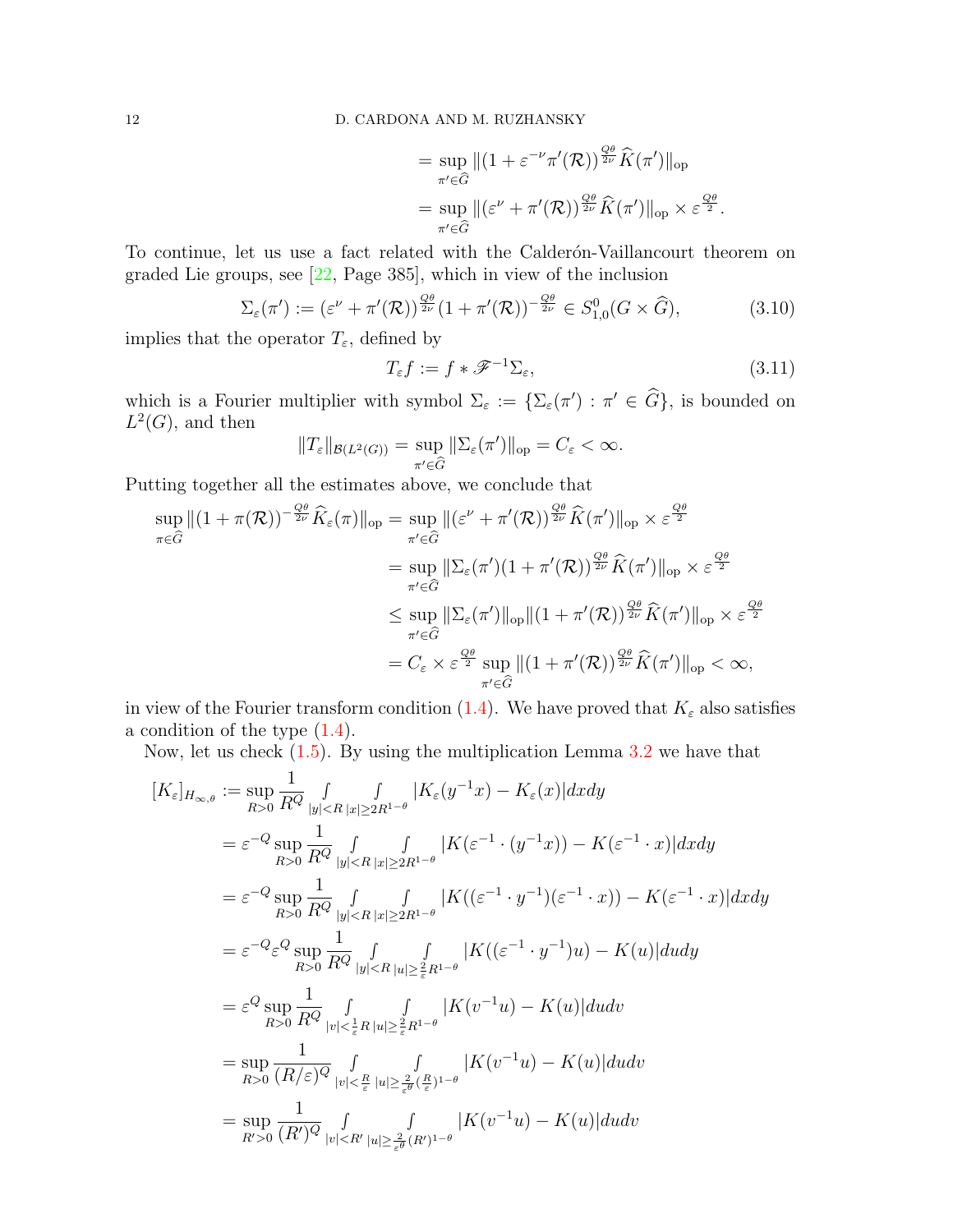$$
\leq \sup_{R'>0} \frac{1}{(R')^Q} \int_{|v| < R'|u| \geq 2(R')^{1-\theta}} |K(v^{-1}u) - K(u)| du dv,
$$

which shows that  $K_{\varepsilon}$  satisfies [\(1.5\)](#page-2-1). Now, if we prove the weak (1,1) type of  $T_{\varepsilon}$ , that is, that there is a constant  $C_{\varepsilon} > 0$ , such that

$$
\sup_{\alpha>0} \alpha |\{x \in G : |T_{\varepsilon}f(x)| > \alpha\}| \le C_{\varepsilon} \|f\|_{L^{1}(G)},
$$
\n(3.12)

with  $C_{\varepsilon} > 0$  independent of  $f \in L^1(G)$ , one could deduce from it the weak  $(1,1)$  type of T. Observe that, in view of the multiplication Lemma [3.2,](#page-8-3) we have that

$$
(T_{\varepsilon}f(\varepsilon^{-1}\cdot))(x) = \int f(\varepsilon^{-1}\cdot(xz^{-1}))K_{\varepsilon}(z)dz = \varepsilon^{-Q}\int K(\varepsilon^{-1}\cdot z)f((\varepsilon^{-1}\cdot x)(\varepsilon^{-1}\cdot z^{-1}))dz
$$
  
\n
$$
= \varepsilon^{-Q}\int K(\varepsilon^{-1}\cdot z)f((\varepsilon^{-1}\cdot x)(\varepsilon^{-1}\cdot z)^{-1}))dz
$$
  
\n
$$
= \varepsilon^{-Q}\varepsilon^{Q}\int K(u)f((\varepsilon^{-1}\cdot x)u^{-1})du
$$
  
\n
$$
= \varepsilon^{-Q}\varepsilon^{Q}\int f((\varepsilon^{-1}\cdot x)u^{-1})K(u)du
$$
  
\n
$$
= (Tf)(\varepsilon^{-1}\cdot x).
$$

Then,

$$
\sup_{\alpha>0} \alpha |\{x \in G : |Tf(x)| > \alpha\}| = \sup_{\alpha>0} \alpha \int_{\{x \in G : |Tf(x)| > \alpha\}} dx = \varepsilon^{-Q} \sup_{\alpha>0} \alpha \int_{\{\varepsilon^{-1} \cdot y \in G : |Tf(\varepsilon^{-1} \cdot y)| > \alpha\}} dy
$$
  
\n
$$
= \varepsilon^{-Q} \sup_{\alpha>0} \alpha |\{\varepsilon^{-1} x \in G : |Tf(\varepsilon^{-1} \cdot x)| > \alpha\}| = \varepsilon^{-Q} \sup_{\alpha>0} \alpha |\{\varepsilon^{-1} \cdot x \in G : |(T_{\varepsilon} f(\varepsilon^{-1} \cdot x))(x)| > \alpha\}|
$$
  
\n
$$
= \varepsilon^{-Q} \sup_{\alpha>0} \alpha |\varepsilon^{-1} \cdot \{x \in G : |(T_{\varepsilon} f(\cdot/\varepsilon))(x)| > \alpha\}|
$$
  
\n
$$
= \varepsilon^{-2Q} \sup_{\alpha>0} \alpha |\{x \in G : |(T_{\varepsilon} f(\cdot/\varepsilon))(x)| > \alpha\}|
$$
  
\n
$$
\leq \varepsilon^{-2Q} C_{\varepsilon} ||f(\varepsilon^{-1} \cdot)||_{L^{1}}
$$
  
\n
$$
\leq \varepsilon^{-Q} C_{\varepsilon} ||f||_{L^{1}}.
$$

So, in view of this argument, from now, let us suppose that the diameter of the support of  $K$  is small, for instance, that

$$
diam(supp(K)) < c/1000
$$

where  $0 < c < 1$  is viable for our purposes. With this in mind, that follows is to construct a good replacement  $b$  of  $b$ , that allows us to exploit the hypothesis in  $(1.5)$ .

<span id="page-12-0"></span>3.4. Part 4: The function  $\phi$ . New family of supports. Let us consider a function  $\phi$  on G such that

$$
\int_{G} \phi(x)dx = 1, \text{ and } \phi \in C_0^{\infty}(G, [0, \infty)) \cap \text{Dom}[\mathcal{R}^{-\frac{Q\theta}{2\nu}}].
$$
\n(3.13)

For  $\varepsilon > 0$ , define

$$
\phi(y,\varepsilon) := \varepsilon^{-Q} \phi(\varepsilon^{-1} \cdot x). \tag{3.14}
$$

Now, for any  $j$ , define

$$
\phi_j(y) := \phi(y, 2^{-\frac{1}{1-\theta}} \text{diam}(I_j)^{\frac{1}{1-\theta}}), \tag{3.15}
$$

$$
\tilde{b}_j := b_j(\cdot) * \phi_j,\tag{3.16}
$$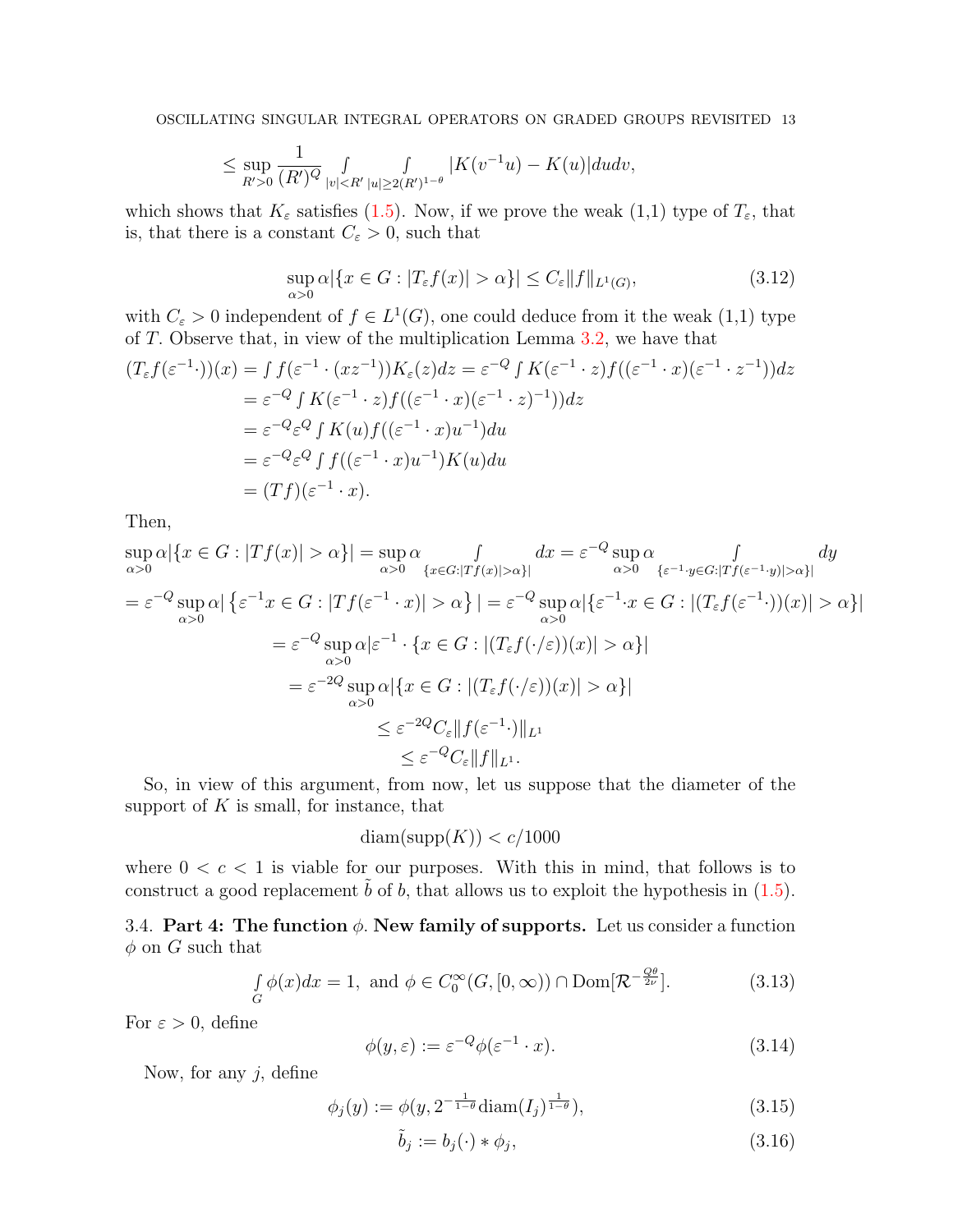and

$$
\tilde{b} := \sum_{j} \tilde{b}_{j}.\tag{3.17}
$$

Note that

<span id="page-13-0"></span>
$$
Tb(x) = \sum_{j} Tb_j(x), \qquad (3.18)
$$

for a.e.  $x \in G$ . It is important to mention that in  $(3.18)$  the sums on the right hand side only runs over j whith  $\text{diam}(I_j) < c/1000$ . Indeed, for all  $x \in G \setminus I^*$ , the property of the support diam(supp $(K)$ ) < c/1000, implies that for all j with  $\text{diam}(I_i) \geq c/1000$ , we have that

$$
Tb_j = b_j * K = 0.
$$

So we only require to analyse the case where  $\text{diam}(I_j) < c/1000$ . Indeed, for  $x \in G\backslash I^*$ , and j such that diam $(I_j) \ge c/1000$ ,

$$
b_j * K(x) = \int\limits_{I_j} K(y^{-1}x) b_j(y) dy.
$$

Because in the integral above  $x \in G \setminus I^*$  and  $y \in I_j$ ,

$$
|y^{-1}x| = \text{dist}(x, y) > \text{diam}(I_j) > c/1000,
$$

we have that the element  $y^{-1}x$  is not in the support of K and then the integral vanishes.

Now, going back to the analysis of  $(3.5)$ , note that

$$
|\{x \in G \setminus I^* : |Tb(x)| > \frac{\alpha}{2}\}|
$$
  
\n
$$
\leq |\{x \in G \setminus I^* : |Tb(x) - T\tilde{b}(x)| > \frac{\alpha}{4}\}| + |\{x \in G \setminus I^* : |T\tilde{b}(x)| > \frac{\alpha}{4}\}|
$$
  
\n
$$
\leq \frac{4}{\alpha} ||T(b - \tilde{b})||_{L^1(G \setminus I^*)} + |\{x \in G \setminus I^* : |T\tilde{b}(x)| > \frac{\alpha}{4}\}|,
$$

and let us take into account the estimate:

$$
||T(b - \tilde{b})||_{L^1(G \setminus I^*)} = \int_{G \setminus I^*} |Tb(x) - T\tilde{b}(x)| dx
$$
  

$$
\leq \sum_j \int_{G \setminus I^*} |Tb_j(x) - T\tilde{b}_j(x)| dx.
$$

We are going to prove that  $T\tilde{b}$  and  $T\tilde{b}_j$  are good replacements for Tb and Tb<sub>j</sub>, respectively, on the set  $G \setminus I^*$ . Observe that

$$
\int_{G \backslash I^*} |Tb_j(x) - T\tilde{b}_j(x)| dx = \int_{G \backslash I^*} |b_j * K(x) - \tilde{b}_j * K(x)| dx
$$
  
\n
$$
= \int_{G \backslash I^*} |b_j * K(x) - [b_j * \phi_j * K](x)| dx
$$
  
\n
$$
= \int_{G \backslash I^*} \left| \int_{I_j} K(y^{-1}x) b_j(y) dy - \int_{I_j} (\phi_j * K)(y^{-1}x) b_j(y) dy \right| dx
$$
  
\n
$$
\leq \int_{I_j} \int_{G \backslash I^*} |K(y^{-1}x) - \phi_j * K(y^{-1}x)| dx |b_j(y)| dy
$$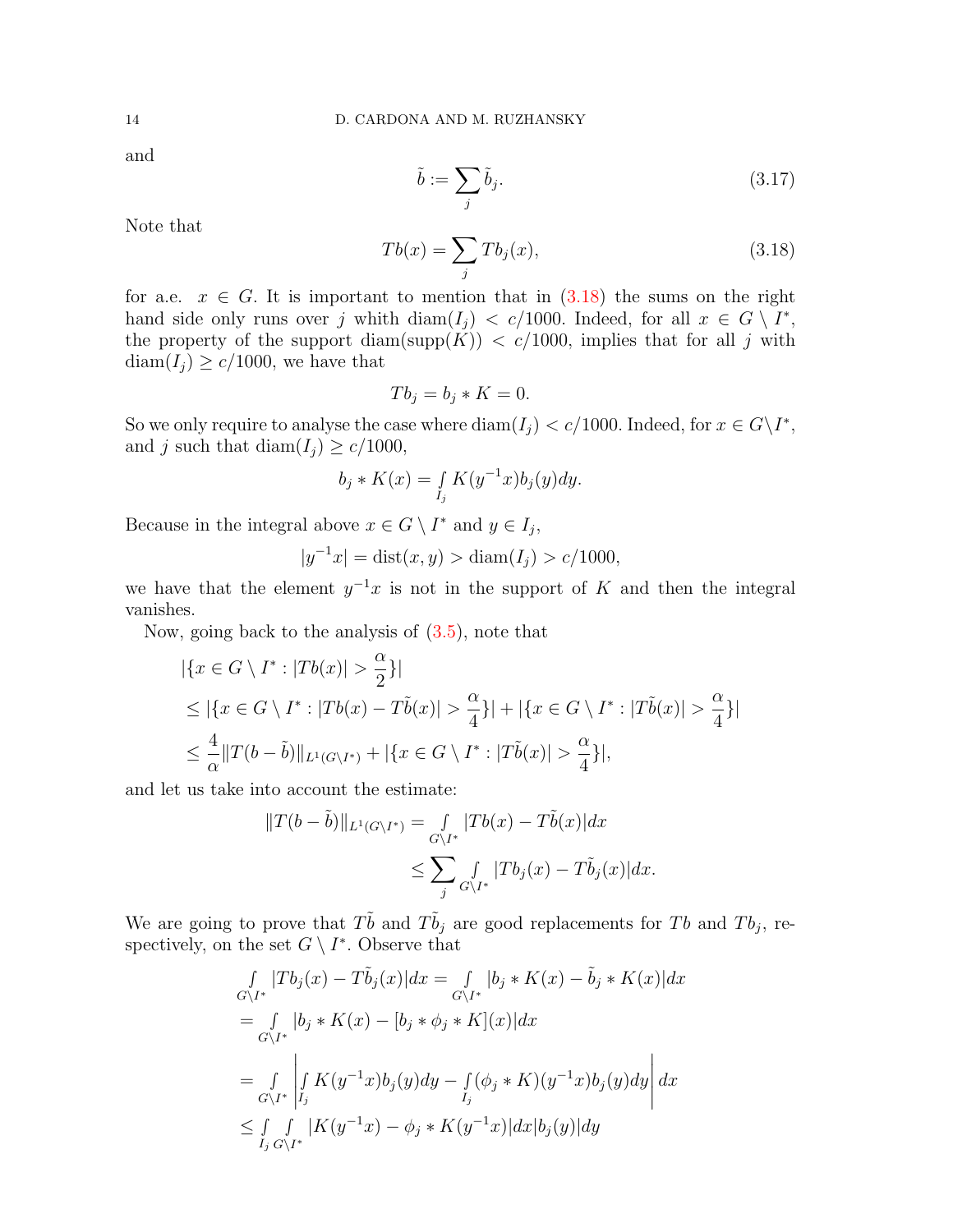$$
\leq \int_{I_j} \int_{|z| > \text{diam}(I_j)} |K(z) - \phi_j * K(z)| dz |b_j(y)| dy
$$
  
\n
$$
\leq \int_{I_j} \int_{|z| > \text{diam}(I_j)} |K(z) - \phi_j * K(z)| dz |b_j(y)| dy
$$
  
\n
$$
= \int_{I_j} |b_j(y)| dy \int_{|z| > \text{diam}(I_j)} |K(z) - \phi_j * K(z)| dz,
$$

where, in the last line we have used the changes of variables  $x \mapsto z = y^{-1}x$ , and then we observe that  $|z| > \text{diam}(I_j)$  when  $x \in G \setminus I^*$  and  $y \in I_j$ . Using that  $\phi_j$  is supported in a ball of radius

$$
R_j := 2^{-\frac{1}{1-\theta}} \text{diam}(I_j)^{\frac{1}{1-\theta}}
$$

and that  $\|\phi_j\|_{L^1} = 1$ , we have that

$$
\int_{|z| > \text{diam}(I_j)} |K(z) - \phi_j * K(z)| dz
$$
\n
$$
= \int_{|z| > \text{diam}(I_j)} \left| K(z) - \int_{|y| < 2^{-\frac{1}{1-\theta}} \text{diam}(I_j)^{\frac{1}{1-\theta}}} \phi_j(y) dy - \int_{|y| < 2^{-\frac{1}{1-\theta}} \text{diam}(I_j)^{\frac{1}{1-\theta}}} K(y^{-1}z) \phi_j(y) dy \right| dz
$$
\n
$$
= \int_{|z| > \text{diam}(I_j)} \int_{|y| < 2^{-\frac{1}{1-\theta}} \text{diam}(I_j)^{\frac{1}{1-\theta}}} (K(z) - K(y^{-1}z)) \phi_j(y) dy \right| dz
$$
\n
$$
\leq \int_{|y| < 2^{-\frac{1}{1-\theta}} \text{diam}(I_j)^{\frac{1}{1-\theta}} |z| > \text{diam}(I_j)} |K(y^{-1}z) - K(z)| dz |\phi_j(y)| dy
$$
\n
$$
\leq \frac{1}{R_j^Q} \int_{|y| < R_j} \int_{|z| > 2R_j^{(1-\theta)}} |K(y^{-1}z) - K(z)| dz dy
$$
\n
$$
\leq [K]_{H_{\infty,\theta}(G)},
$$

where we have used that  $2R_j^{1-\theta} = \text{diam}(I_j)$ . Now, the inequalities above allow us to finish the estimate of  $||T(b - \tilde{b})||_{L^1(G\setminus I^*)}$ . Indeed,

$$
||T(b - \tilde{b})||_{L^{1}(G \setminus I^{*})} \leq \sum_{j} \int_{I_{j}} \int_{G \setminus I^{*}} |K(y^{-1}x) - \phi_{j} * K(y^{-1}x)| dx |b_{j}(y)| dy
$$
  
\n
$$
\leq \sum_{j} \int_{I_{j}} \int_{|z| > \text{diam}(I_{j})} |K(z) - \phi_{j} * K(z)| dz |b_{j}(y)| dy
$$
  
\n
$$
\lesssim [K]_{H_{\infty,\theta}(G)} \sum_{j} \int_{I_{j}} |b_{j}(y)| dy \leq [K]_{H_{\infty,\theta}(G)} ||b||_{L^{1}}
$$
  
\n
$$
\lesssim [K]_{H_{\infty,\theta}(G)} ||f||_{L^{1}}.
$$

Putting together the estimates above we deduce that

$$
\left| \{ x \in G \setminus I^* : |Tb(x)| > \frac{\alpha}{2} \} \right| \le \frac{4}{\alpha} \|Tb - T\tilde{b}\|_{L^1(G \setminus I^*)} + \left| \{ x \in G \setminus I^* : |T\tilde{b}(x)| > \frac{\alpha}{4} \} \right|
$$
  

$$
\lesssim \frac{4}{\alpha} [K]_{H_{\infty,\theta}(G)} \|f\|_{L^1} + \left| \{ x \in G \setminus I^* : |T\tilde{b}(x)| > \frac{\alpha}{4} \} \right|.
$$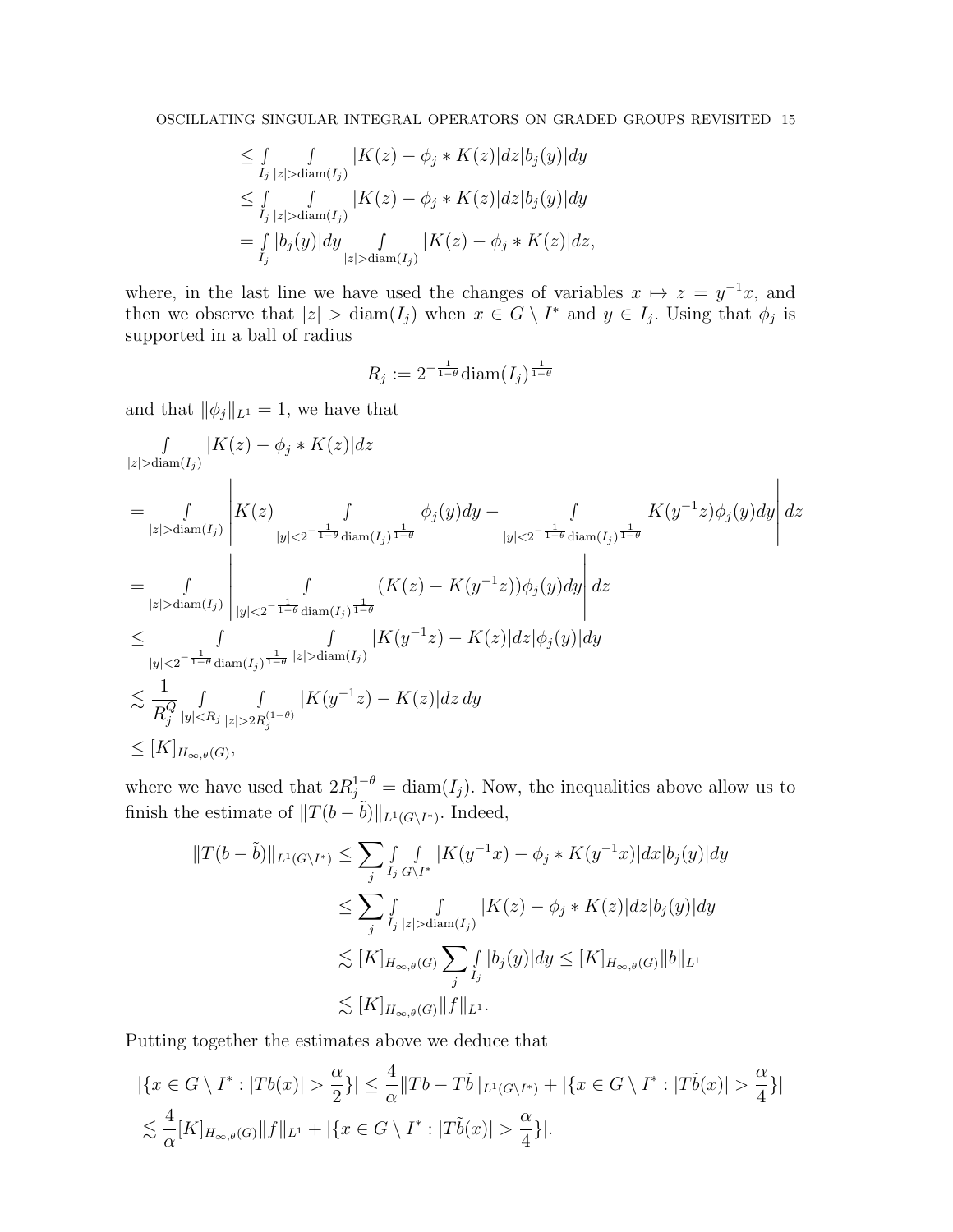Now, we will estimate the second term on the right hand side of this inequality. First, note that

$$
|\{x \in G \setminus I^* : |T\tilde{b}(x)| > \frac{\alpha}{4}\}| \le |\{x \in G \setminus I^* : |T\tilde{b}(x)|^2 > \frac{\alpha^2}{16}\}|
$$
  

$$
\le \frac{16}{\alpha^2} ||T\tilde{b}||_{L^2}^2.
$$

Now, using [\(1.4\)](#page-2-2) we deduce that  $T(1+\mathcal{R})^{\frac{Q\theta}{2\nu}}$  is bounded on  $L^2$  (see Remark [3.1\)](#page-6-3), and then

<span id="page-15-2"></span>
$$
||T\tilde{b}||_{L^{2}}^{2} \leq ||T(1+\mathcal{R})^{\frac{Q\theta}{2\nu}}||_{\mathscr{B}(L^{2})}^{2}||(1+\mathcal{R})^{-\frac{Q\theta}{2\nu}}\tilde{b}||_{L^{2}}^{2}.
$$
\n(3.19)

In the case of  $G = \mathbb{R}^n$ , and of the positive Laplace operator  $\mathcal{R} = -\Delta$ , it was proved by Fefferman that the function  $F = (1 + \Delta)^{-\frac{Q\theta}{2\nu}}\tilde{b}$ , admits a nice decomposition  $F = F_1 +$  $F_2$ , where  $||F_2||_{L^2}^2 \leq C\alpha\gamma||f||_{L^1}$ , and  $F_1 = \sum_{j:\text{diam}(I_j) < 1} F_1^j$  $\|F_1^j\|_{L^2}^2 \leq A' \alpha^2 |I_j|.$ We will extend this Fefferman's decomposition for an arbitrary Rockland operator  $\mathcal R$ in Lemma [3.3.](#page-15-1)

<span id="page-15-0"></span>3.5. Part 5: A Feferman type decomposition for Rockland operators. In order to estimate the L<sup>2</sup>-norm  $||(1 + \mathcal{R})^{-\frac{Q\theta}{2\nu}}\tilde{b}||_{L^2}^2$ , let us use the following lemma whose proof we postpone for a moment.

<span id="page-15-1"></span>**Lemma 3.3.** The function  $F := (1+\mathcal{R})^{-\frac{Q\theta}{2\nu}}\tilde{b}$  can be decomposed in a sum  $F = F_1 + F_2$ , where  $||F_2||_{L^2}^2 \leq C\alpha\gamma ||f||_{L^1}$ , and  $F_1$  is also a sum of functions  $F_1^j$  with the following property:

• There exists  $M_0 \in \mathbb{N}$ , and  $A' > 0$ , such that  $F_1 = \sum_{j:\text{diam}(I_j) < 1} F_1^j$  $\|F_1^j\|_{L^2}^2 \leq$  $A' \alpha^2 |I_j|$ , and for any  $x \in G$ , there are at most  $M_0$  values of j such that  $F_1^j$  $y_1^j(x) \neq 0.$ 

Let us continue with the proof of Theorem [1.1.](#page-2-0) Using Lemma [3.3](#page-15-1) and the inequalities in  $(3.4)$  and  $(3.19)$  we have that

$$
||T\tilde{b}||_{L^{2}}^{2} \lesssim ||F_{1}||_{L^{2}}^{2} + ||F_{2}||_{L^{2}}^{2} \lesssim \alpha\gamma||f||_{L^{1}} + \sum_{j} ||F_{1}^{j}||_{L^{2}}^{2}
$$
  

$$
\lesssim \alpha\gamma||f||_{L^{1}} + \sum_{j} \alpha^{2}|I_{j}| \lesssim \alpha\gamma||f||_{L^{1}} + \alpha^{2}(\gamma\alpha)^{-1}||f||_{L^{1}}
$$
  

$$
= (\gamma^{-1} + \gamma)\alpha||f||_{L^{1}}.
$$

Consequently

$$
|\{x \in G \setminus I^* : |T\tilde{b}(x)| > \frac{\alpha}{4}\}| \lesssim \frac{16}{\alpha^2} ||T\tilde{b}||_{L^2}^2 \lesssim (\gamma^{-1} + \gamma)\alpha^{-1} ||f||_{L^1}.
$$

Thus, we have proved that

$$
|\{x \in \mathbb{R}^n : |Tf(x)| > \alpha\}| \le C_{\gamma, [K]_{H_{\infty,\theta}(G)}} \alpha^{-1} \|f\|_{L^1},
$$
\n(3.20)

with  $C := C_{\gamma, [K]_{H_{\infty,\theta}(G)}}$  independent of f. Because  $\gamma$  is fixed we have proved the weak  $(1, 1)$  type of T. Thus, the proof is complete once we prove the statement in Lemma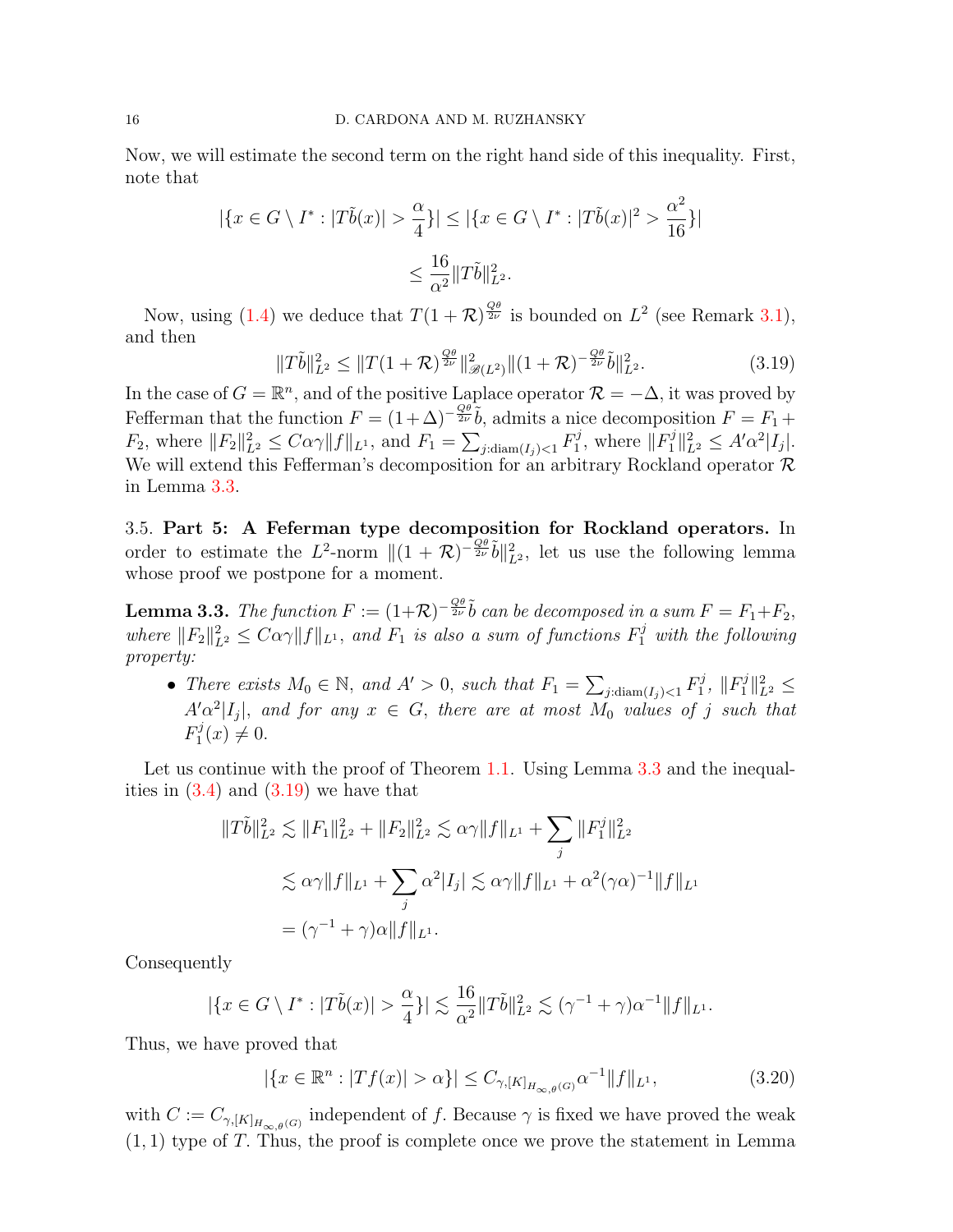[3.3.](#page-15-1) To do so, let us consider the right-convolution kernel  $k_{\theta} := (1 + \mathcal{R})^{-\frac{Q\theta}{2\nu}} \delta$  of the operator  $(1+\mathcal{R})^{-\frac{Q\theta}{2\nu}}$  and let us split the function  $(1+\mathcal{R})^{-\frac{Q\theta}{2\nu}}\tilde{b}(x)$  as follows:

$$
(1+\mathcal{R})^{-\frac{Q\theta}{2\nu}}\tilde{b}(x) = \sum_{j} (1+\mathcal{R})^{-\frac{Q\theta}{2\nu}}\tilde{b}_{j}(x) = \sum_{j} \tilde{b}_{j} * k_{\theta}(x)
$$

$$
= \sum_{j:x \sim I_{j}} \tilde{b}_{j} * k_{\theta}(x) + \sum_{j:x \sim I_{j}} \tilde{b}_{j} * k_{\theta}(x) =: G_{1}(x) + G_{2}(x),
$$

where  $G_1(x) := \sum_{j:x\sim I_j} \tilde{b}_j * k_{\theta}(x)$  and  $G_2(x) := \sum_{j:x\sim I_j} \tilde{b}_j * k_{\theta}(x)$ . We have denoted by  $x \sim I_j$ , if x belongs to  $I_j$  or to some  $I_{j'}$  with non-empty intersection with  $I_j$ . By the properties of these sets there are at most  $M_0$  sets  $I_{j'}$  such that  $I_j \cap I_{j'} \neq \emptyset$ . Also, the notation  $x \sim I_j$  will be employed to define the opposite of the previous property.

Let us prove the estimate

<span id="page-16-0"></span>
$$
||G_2||_{L^2}^2 \le C\alpha\gamma ||f||_{L^1}.
$$
\n(3.21)

Observe that

$$
||G_2||_{L^1} = \int_G |\sum_{j:x \sim I_j} b_j * \phi_j * k_{\theta}(x)| dx \le \sum_{j:x \sim I_j} \int_G |b_j * \phi_j * k_{\theta}(x)| dx
$$
  

$$
\le \sum_j ||b_j * \phi_j * k_{\theta}||_{L^1} \le \sum_j ||b_j||_{L^1} ||\phi_j * k_{\theta}||_{L^1}.
$$

Note that  $(1+\mathcal{R})^{-\frac{Q\theta}{2\nu}}$  is a pseudo-differential operator of order  $-Q\theta/2$ , and consequently, its kernel satisfies the estimate (see [\[22,](#page-20-2) Theorem 5.4.1])

$$
|k_{\theta}(x)| \leq C_N |x|^{-\left(-\frac{Q\theta}{2} + Q\right)} \lesssim |x|^{-Q(1-\frac{\theta}{2})}, x \in B(e, N) \setminus \{e\},
$$

for any  $N \in \mathbb{N}$ , while outside of any ball  $B(e, N)$  ones has, for any  $M > 0$ , there exists  $C_M > 0$ , such that (see Theorem 5.4.1 of [\[22\]](#page-20-2))

$$
|k_{\theta}(x)| \le C_M (1+|x|)^{-M}.
$$
\n(3.22)

The condition  $0 < \theta < 1$ , implies that  $k_{\theta}$  is an integrable distribution and then

$$
\|\phi_j * k_\theta\|_{L^1} \lesssim \|\phi_j\|_{L^1} \|k_\theta\|_{L^1} = \|k_\theta\|_{L^1} < \infty.
$$

So, we have that

$$
||G_2||_{L^1} \lesssim \sum_j ||b_j||_{L^1} \lesssim ||f||_{L^1}.
$$

So, for the proof of [\(3.21\)](#page-16-0), and in view of the inequality  $||G_2||^2_{L^2} \leq ||G_2||_{L^1} ||G_2||_{L^{\infty}}$  is enough to show that

 $||G_2||_{L^{\infty}} \leq \alpha \gamma$ .

To do this, let us consider j such that  $x \nsim I_j$ . Since  $\tilde{b}_j * k_{\theta} = b_j * \phi_j * k_{\theta}$ , one has that

$$
|b_j * \phi_j * k_{\theta}(x)| \leq \int_{I_j} |(\phi_j * k_{\theta})(y^{-1}x)||b_j(y)| dy \leq \sup_{y \in I_j} |(\phi_j * k_{\theta})(y^{-1}x)| \int_{I_j} |b_j(y)| dy
$$
  
= 
$$
\sup_{y \in I_j} |\phi_j * k_{\theta}(y^{-1}x)||I_j| \times \frac{1}{|I_j|} \int_{I_j} |b_j(y)| dy.
$$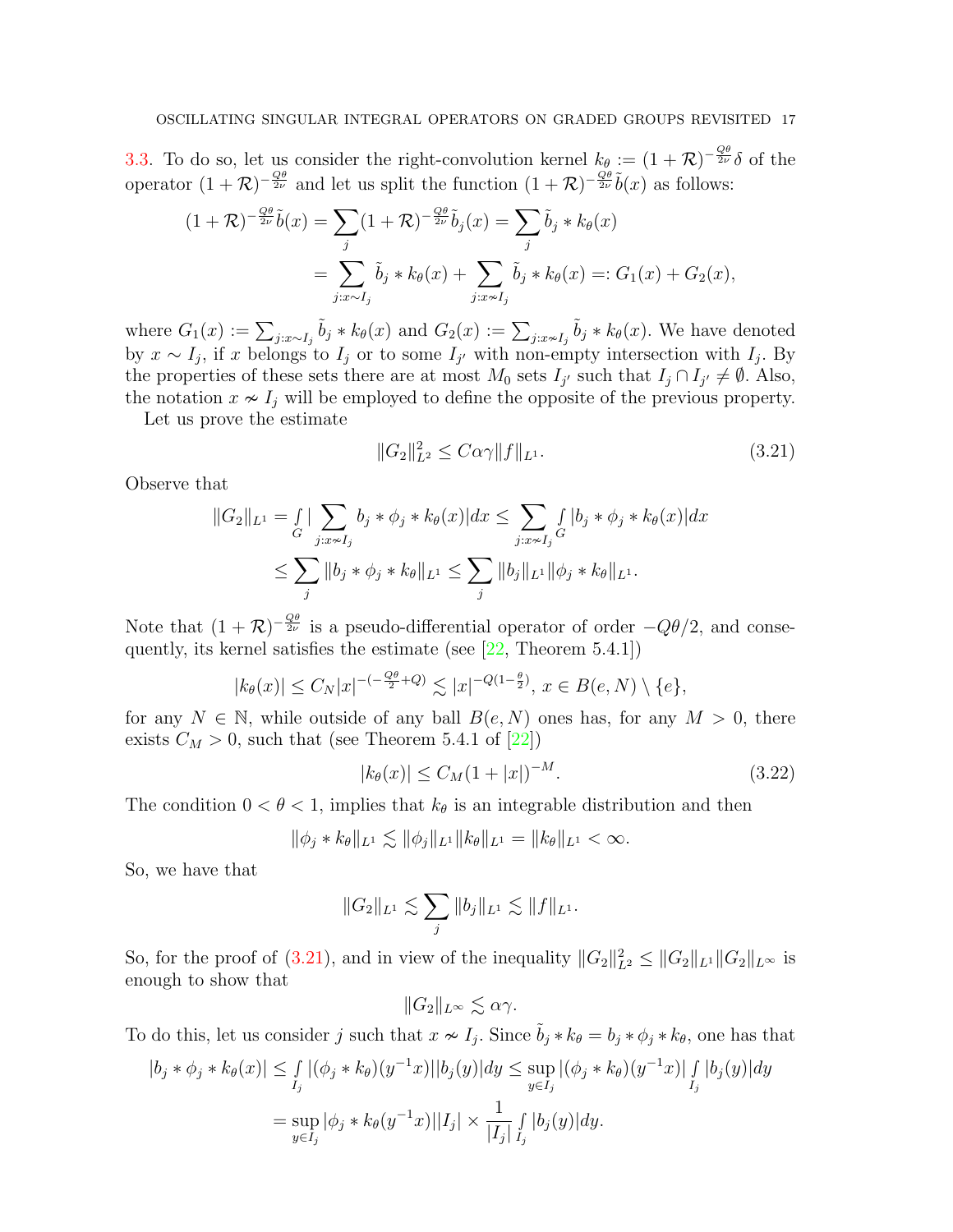To continue, we follow as in [\[19,](#page-20-0) Page 26] the observation of Fefferman, that in view of the property  $x \nsim I_j$ , we have that  $\phi_j * |k_\theta|(y^{-1}x)$  is essentially constant over the ball  $I_j = B(x_j, r_j)$  and we can estimate

$$
\sup_{y \in I_j} |\phi_j * k_\theta(y^{-1}x)||I_j| \le \sup_{y \in I_j} \phi_j * |k_\theta|(y^{-1}x)||I_j| \lesssim \int_{I_j} \phi_j * |k_\theta(y'^{-1}x)| dy'. \tag{3.23}
$$

On the other hand, using again the positivity of  $\phi_j$  leads to

$$
\int_{I_j} |\phi_j * k_{\theta}(y'^{-1}x)| dy' \frac{1}{|I_j|} \int_{I_j} |b_j(y)| dy \leq \int_G (\phi_j * |k_{\theta}|)(y'^{-1}x) \left( \frac{1}{|I_j|} \int_{I_j} |b_j(y)| dy \right) 1_{I_j}(y') dy'\n= \left( \frac{1}{|I_j|} \int_{I_j} |b_j(y)| dy \times 1_{I_j} \right) * \phi_j * |k_{\theta}|(x).
$$

Consequently, we have

$$
|G_2(x)| \leq \sum_{j:x \sim I_j} |\tilde{b}_j * k_{\theta}(x)| \lesssim \sum_{j:x \sim I_j} \left( \frac{1}{|I_j|} \int_{I_j} |b_j(y)| dy \times 1_{I_j} \right) * \phi_j * |k_{\theta}|(x)
$$
  

$$
\lesssim \sum_{j:x \sim I_j} \gamma \alpha \times 1_{I_j} * \phi_j * |k_{\theta}|(x) = \int_{G} \sum_{j:x \sim I_j} \gamma \alpha \times 1_{I_j} * \phi_j(z) |k_{\theta}(z^{-1}x)| dz
$$
  

$$
\lesssim \gamma \alpha \|k_{\theta}\|_{L^1} \left\| \sum_{j:x \sim I_j} 1_{I_j} * \phi_j \right\|_{L^{\infty}}.
$$

By observing that the supports of the functions  $1_{I_j} * \phi_j$  have bounded overlaps we have that  $\parallel$  $\sum_{j:x\sim I_j} 1_{I_j} * \phi_j \Big\|_{L^{\infty}} < \infty$ , and that  $||G_2||_{L^{\infty}} \lesssim \gamma \alpha$ .

It remains only to prove that  $||G_1||_{L^2}^2 \lesssim \alpha \gamma ||f||_{L^1}$ . Let us define

$$
G^{j}(x) := \begin{cases} b_{j} * \phi_{j} * k_{\theta}(x), & x \in I_{j}, \\ 0, & \text{otherwise.} \end{cases}
$$
 (3.24)

Then  $G_1 = \sum_j G^j$  and in view of the finite overlapping of the balls  $I_j$ 's, there is  $M_0 \in \mathbb{N}$ , such that for any  $x \in G$ ,  $G^j(x) \neq 0$ , for at most  $M_0$  values of j. Therefore, we have that

$$
\int_{G} |G_1(x)|^2 dx \leq M_0 \sum_{j} \int_{G} |G^j(x)|^2 dx = \sum_{j} \int_{I_j} |b_j * \phi_j * k_{\theta}(x)|^2 dx
$$
  

$$
\leq \sum_{j} \|b_j\|_{L^1}^2 \|\phi_j * k_{\theta}\|_{L^2}^2 \leq \sum_{j} \alpha^2 \gamma^2 |I_j|^2 \|\phi_j * k_{\theta}\|_{L^2}^2.
$$

To estimate the  $L^2$ -norm  $\|\phi_j * k_\theta\|_{L^2}^2$ , we will use the dilation properties of the spectral calculus of the Rockland operator R.

<span id="page-17-0"></span>3.6. Final Part. Now, let us apply the Plancherel theorem:

$$
\|\phi_j * k_\theta\|_{L^2(G)}^2 = \|(1 + \pi(\mathcal{R}))^{-\frac{Q\theta}{2\nu}}\widehat{\phi}_j\|_{L^2(\widehat{G})}^2.
$$

Define for any  $j$ ,

<span id="page-17-1"></span>
$$
\psi_j(x) := R_j^Q \phi_j(R_j \cdot x), \, x \in G. \tag{3.25}
$$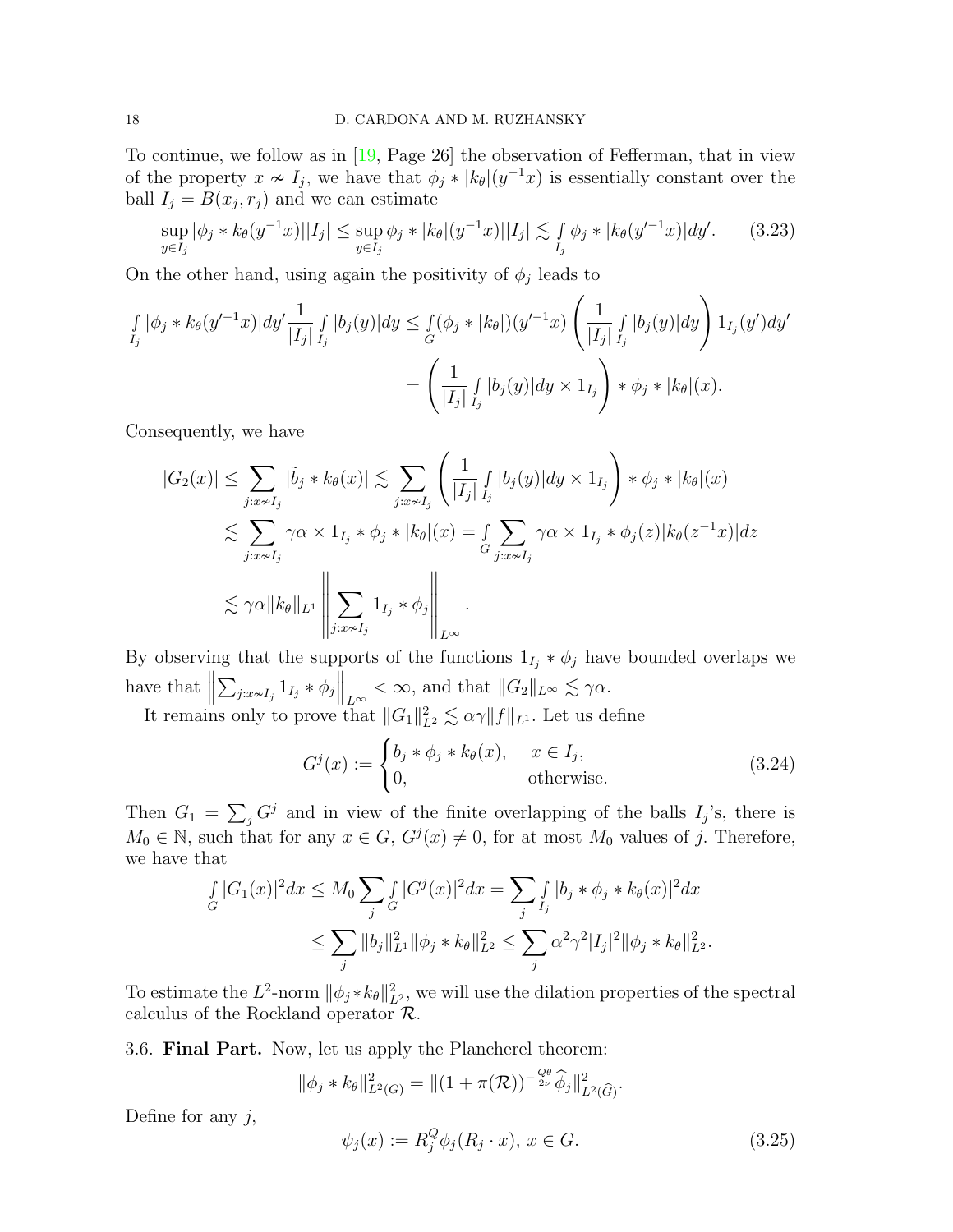Observe that for any  $j$ ,

$$
\psi_j(x) := R_j^Q \phi_j(R_j \cdot x) = R_j^Q R_j^{-Q} \phi(R_j \cdot R_j^{-1} \cdot x) = \phi(x). \tag{3.26}
$$

However, in order to use the dilations properties of the Fourier transform of distributions, let us have in mind the identity for  $\psi_j = \phi$  in [\(3.25\)](#page-17-1).

Let us remark that we have the following identities, for the function  $\phi_j$ ,

$$
\phi_j(x) = R_j^{-Q} \psi_j (R_j^{-1} \cdot x), \quad x \in G.
$$

as well as for its Fourier transform (in view of [\(2.3\)](#page-6-4))

<span id="page-18-0"></span>
$$
\widehat{\phi}_j(\pi) = \widehat{\psi}_j(R_j \cdot \pi), \ \pi \in \widehat{G}.
$$

Also, note that  $\|\psi_j\|_{L^\infty} = 1$ , and  $\text{supp}(\psi_j) \subset B(e, 1)$ . Using the Plancherel theorem, we have that

$$
\begin{split} \|\phi_j * k_\theta\|_{L^2(G)}^2 &= \|(1 + \pi(\mathcal{R}))^{-\frac{Q\theta}{2\nu}} \widehat{\phi}_j\|_{L^2(\widehat{G})}^2 \\ &= \|(1 + \pi(\mathcal{R}))^{-\frac{Q\theta}{2\nu}} \widehat{\psi}_j(R_j \cdot \pi)\|_{L^2(\widehat{G})}^2 \\ &= \int_{\widehat{G}} \|(1 + \pi(\mathcal{R}))^{-\frac{Q\theta}{2\nu}} \widehat{\psi}_j(R_j \cdot \pi)\|_{\text{HS}}^2 d\pi \\ &= R_j^{-Q} \int_{\widehat{G}} \|(1 + (R_j^{-1} \cdot \pi)(\mathcal{R}))^{-\frac{Q\theta}{2\nu}} \widehat{\psi}_j(\pi)\|_{\text{HS}}^2 d\pi, \end{split}
$$

where we have used the rescaling property in Remark [2.3.](#page-6-5) Let us write

$$
(R_j^{-1} \cdot \pi)(\mathcal{R}) = \widehat{\mathcal{R}\delta}(R_j^{-1} \cdot \pi).
$$

By taking  $r = R_i^{-1}$  $j^{-1}$  in [\(3.9\)](#page-10-1) we have that

 $\forall j, \forall \pi \in \widehat{G}, \ (1 + R_j^{-\nu} \pi(\mathcal{R}))^{-\frac{Q\theta}{2\nu}} = \mathscr{F}[(1 + \mathcal{R})^{-\frac{Q\theta}{2\nu}} \delta(\cdot)](R_j^{-1})$  $j^{-1} \cdot \pi$ ) =  $(1 + (R_j^{-1})$  $\frac{1}{j}^{-1}\cdot\pi)(\mathcal{R}))^{-\frac{Q\theta}{2\nu}}.$ Note that

$$
R_{j}^{-Q} \int_{\widehat{G}} \|(1 + (R_{j}^{-1} \cdot \pi)(\mathcal{R}))^{-\frac{Q\theta}{2\nu}} \widehat{\psi_{j}}(\pi)\|_{\text{HS}}^{2} d\pi = R_{j}^{-Q} \int_{\widehat{G}} \|(1 + R_{j}^{-\nu}\pi(\mathcal{R}))^{-\frac{Q\theta}{2\nu}} \widehat{\psi_{j}}(\pi)\|_{\text{HS}}^{2} d\pi
$$

$$
=R_j^{-Q}R_j^{Q\theta}\int\limits_{\widehat{G}}||(R_j^{\nu}+\pi(\mathcal{R}))^{-\frac{Q\theta}{2\nu}}\widehat{\psi_j}(\pi)||_{\text{HS}}^2d\pi.
$$

Now, let us prove that for  $a = R_j^{\nu}$  and  $b = \frac{Q\theta}{2\nu}$  $\frac{Q\theta}{2\nu}$ , and  $\tau(\pi) := \psi_j(\pi)$ , we have the inequality:

$$
\|\pi(a+\mathcal{R})^{-b}\tau(\pi)\|_{\text{HS}}^2 \le \|\pi(\mathcal{R})^{-b}\tau(\pi)\|_{\text{HS}}^2. \tag{3.27}
$$

So, let us denote by  $\{dE_{\pi(\mathcal{R})}(\lambda)\}\$ <sub>λ>0</sub> the spectral measure associated to the operator  $\pi(\mathcal{R})$ . If  $B_{\pi} = \{e_{\pi,k}\}_{k=1}^{\infty}$  is a basis of the representation space  $H_{\pi}$ , then,

$$
\|\pi(a+\mathcal{R})^{-b}\tau(\pi)\|_{\text{HS}}^2 = \sum_{k=1}^{\infty} \|\pi(a+\mathcal{R})^{-b}\tau(\pi)e_{\pi,k}\|_{H_{\pi}}^2
$$
  

$$
= \sum_{k=1}^{\infty} \left\|\int_{0}^{\infty} (a+\lambda)^{-b} dE_{\pi(\mathcal{R})}(\lambda)\tau(\pi)e_{\pi,k}\right\|_{H_{\pi}}^2
$$
  

$$
= \sum_{k=1}^{\infty} \int_{0}^{\infty} (a+\lambda)^{-2b} d\|E_{\pi(\mathcal{R})}(\lambda)\tau(\pi)e_{\pi,k}\|_{H_{\pi}}^2
$$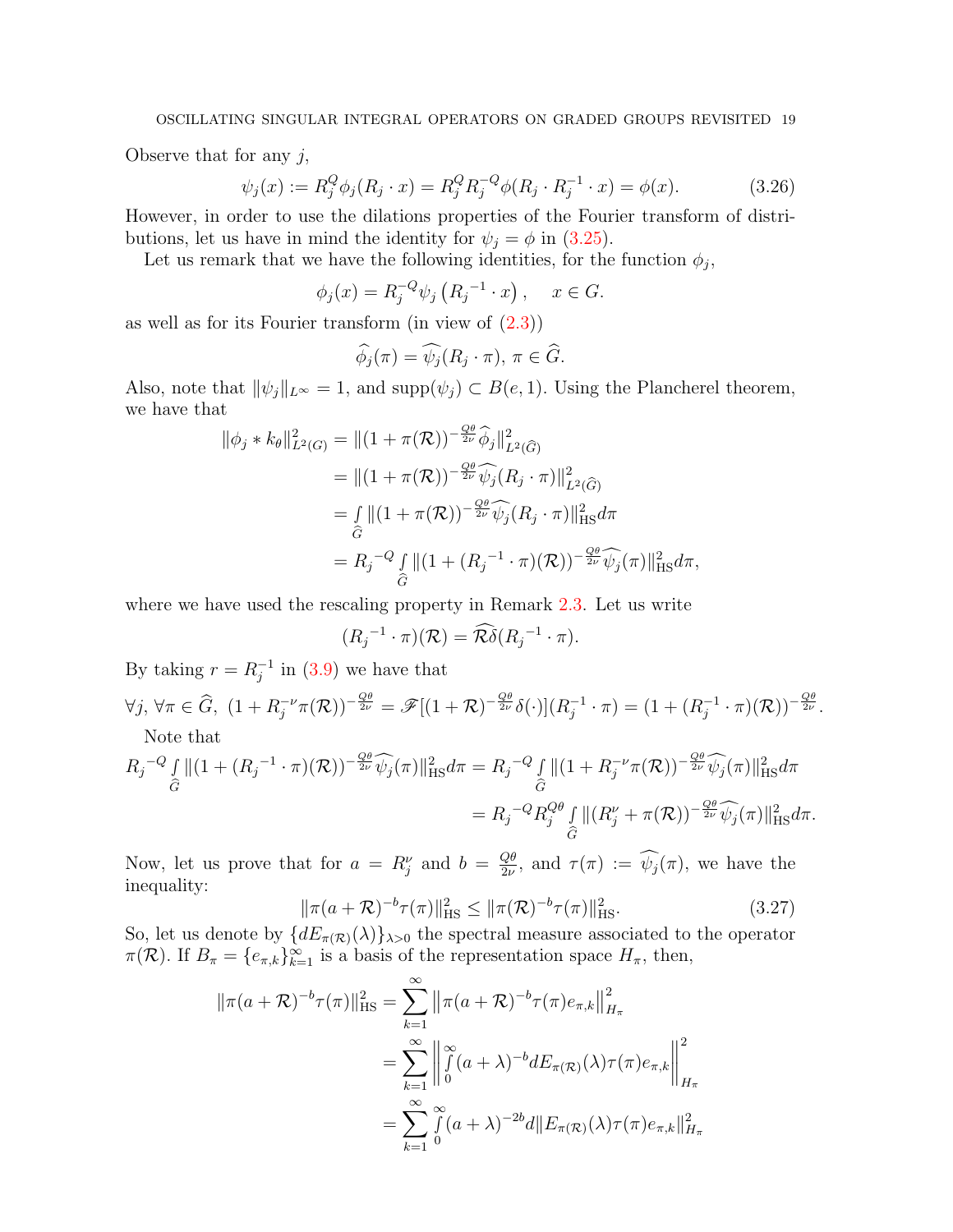$$
\leq \sum_{k=1}^{\infty} \int_{0}^{\infty} \lambda^{-2b} d||E_{\pi(\mathcal{R})}(\lambda)\tau(\pi)e_{\pi,k}||_{H_{\pi}}^{2}
$$
\n
$$
= \sum_{k=1}^{\infty} \left\| \int_{0}^{\infty} \lambda^{-b} dE_{\pi(\mathcal{R})}(\lambda)\tau(\pi)e_{\pi,k} \right\|_{H_{\pi}}^{2}
$$
\n
$$
= \sum_{k=1}^{\infty} \left\| \pi(\mathcal{R})^{-b}\tau(\pi)e_{\pi,k} \right\|_{H_{\pi}}^{2}
$$
\n
$$
= \left\| \pi(\mathcal{R})^{-b}\tau(\pi) \right\|_{\text{HS}}^{2},
$$

as desired. So, we can estimate

$$
R_{j}^{-Q} \int_{\widehat{G}} \|(1 + (R_{j}^{-1} \cdot \pi)(\mathcal{R}))^{-\frac{Q\theta}{2\nu}} \widehat{\psi_{j}}(\pi)\|_{\text{HS}}^{2} d\pi \lesssim R_{j}^{-Q} R_{j}^{Q\theta} \int_{\widehat{G}} \|\pi(\mathcal{R})^{-\frac{Q\theta}{2\nu}} \widehat{\psi_{j}}(\pi)\|_{\text{HS}}^{2} d\pi
$$
  
\n
$$
= R_{j}^{-Q(1-\theta)} \int_{\widehat{G}} \|\pi(\mathcal{R})^{-\frac{Q\theta}{2\nu}} \widehat{\psi_{j}}(\pi)\|_{\text{HS}}^{2} d\pi
$$
  
\n
$$
= R_{j}^{-Q(1-\theta)} \|\mathcal{R}^{-\frac{Q\theta}{2\nu}} \psi_{j}\|_{L^{2}(G)}^{2}
$$
  
\n
$$
= R_{j}^{-Q(1-\theta)} \|\mathcal{R}^{-\frac{Q\theta}{2\nu}} \psi\|_{L^{2}(G)}^{2}
$$
  
\n
$$
\lesssim |I_{j}|^{-1},
$$

where we have used [\(3.26\)](#page-18-0) and the estimate  $|I_j| \sim R_j^{Q(1-\theta)}$  because  $2R_j^{1-\theta} = \text{diam}(I_j)$ . Thus, we deduce that

$$
\int_{G} |G_1(x)|^2 dx \le \sum_{j} \alpha^2 \gamma^2 |I_j|^2 \|\phi_j * k_\theta\|_{L^2}^2 \lesssim \sum_{j} \alpha^2 \gamma^2 |I_j|^2 |I_j|^{-1} = \alpha^2 \gamma^2 \sum_{j} |I_j|
$$
  

$$
\lesssim \alpha \gamma \|f\|_{L^1} \lesssim_{\gamma} \alpha \|f\|_{L^1},
$$

in view of [\(3.4\)](#page-7-0). Consequently, we can take  $F_2 := G_2$ ,  $F_1 := G_1$  and  $F_1^j$  $S_1^j := G_1^j$  $j<sub>1</sub>$ . Thus, the proof of Lemma [3.3](#page-15-1) is complete as well as the proof of Theorem [1.1.](#page-2-0)

Conflict of interests statement. On behalf of all authors, the corresponding author states that there is no conflict of interest.

#### <span id="page-19-0"></span>**REFERENCES**

- 1. Alexopoulos, G. Spectral multipliers on Lie groups of polynomial growth, Proc. Amer. Math. Soc., 120, 973–979, (1994).
- 2. Baernstein, A., Sawyer, E. T. Embedding and multiplier theorems for Hp(Rn), Mem. Am. Math. Soc., 53, no. 318, iv–82, (1985).
- 3. Bramati, R., Ciatti, P., Green, J., Wright, J. Oscillating spectral multipliers on groups of Heisenberg type, Rev. Mat. Iberoam., to appear, (2021).
- 4. Calderón, A. P., Vaillancourt, R. On the boundedness of pseudo-differential perators, J. Math. Soc. Japan, 23, 374–378, (1971).
- 5. Calderón, A. P., Vaillancourt, R. A class of bounded pseudo-differential operators, Proc. Nat. Acad. Sci. USA, 69, 1185–1187, (1972).
- <span id="page-19-1"></span>6. Calder´on, A. P., Zygmund, A. On the existence of certain singular integrals. Acta Math., 88, 85–139 (1952).
- 7. Carbery, A. Variants of the Calder´on-Zygmund theory for Lp-spaces, Rev. Mat. Iberoamericana, 2(4), 381–396, (1986).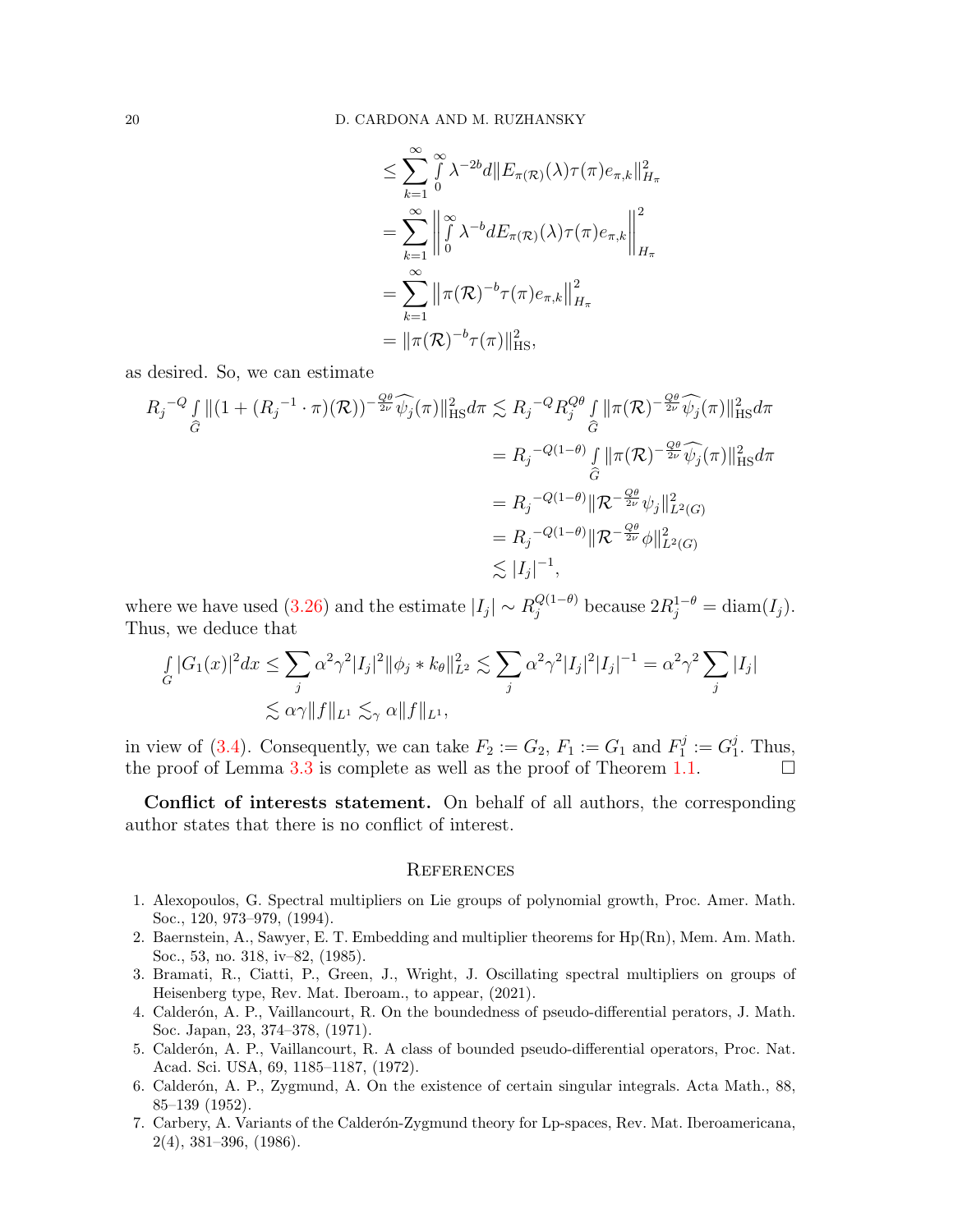- <span id="page-20-10"></span>8. Cardona, D., Delgado, J., Ruzhansky, M. Lp-bounds for pseudo-differential operators on graded Lie groups. J. Geom. Anal., 31, 11603–11647, (2021).
- <span id="page-20-9"></span>9. Cardona, D. Ruzhansky, M. Boundedness of oscillating singular integrals on Lie groups of polynomial growth, submitted. arXiv:2201.12883.
- 10. Chen, J., Fan, D. Central oscillating multipliers on compact Lie groups, Math. Z., 267, 235–259,  $(2011).$
- 11. Chen, P., Ouhabaz, E. M., Sikora, A., Yan, L. Restriction estimates, sharp spectral multipliers and endpoint estimates for Bochner-Riesz means. arXiv:1202.4052.
- 12. C´ordoba, A., Stein, E., Tao, T., Nirenberg, L., Kohn, J. J., Chang, S.-Y. A., Graham, R. C., Córdoba, D., Klartag, B., Fröhlich, J., Seco, L., Weinstein, M. Ad honorem Charles Fefferman. Notices Amer. Math. Soc. 64(11), 1254–1273, (2017).
- 13. Coifman, R., Weiss, G. Multiplier transformations of functions on  $SU(2)$  and  $\Sigma_2$ , Rev. Un. Mat. Argentina, 25, 145–166, (1970).
- 14. Coifman, R. R., De Guzmán, M. Singular integrals and multipliers on homogeneous spaces. Rev. un. Mat. Argentina, 137–143, (1970).
- <span id="page-20-7"></span>15. Coifman, R., Weiss, G. Analyse harmonique non-commutative sur certains espaces homogénes. (French) Etude de certaines intégrales singulières. Lecture Notes in Mathematics, Vol. 242. Springer-Verlag, Berlin-New York, 1971. v+160 pp.
- 16. Cowling, M., Sikora, A. A spectral multiplier theorem for a sublaplacian on SU(2). Math. Z. 238, 1–36, (2001).
- 17. Delgado, J., Ruzhansky M.,  $L^p$ -bounds for pseudo-differential operators on compact Lie groups, J. Inst. Math. Jussieu, 18(3), 531–559, (2019).
- 18. Duoandikoetxea, J. Fourier Analysis. 29, American Mathematical Society, Providence (2000).
- <span id="page-20-0"></span>19. Fefferman, C. Inequalities for strongly singular integral operators, Acta Math. 24 9–36, (1970).
- <span id="page-20-1"></span>20. Fefferman, C., Stein, E.  $H^p$  spaces of several variables. Acta Math., 129, 137-193, (1972).
- <span id="page-20-13"></span>21. Fefferman, C. L<sup>p</sup>-bounds for pseudo-differential operators, Israel J. Math. 14, 413-417, (1973).
- <span id="page-20-2"></span>22. Fischer V., Ruzhansky M., Quantization on nilpotent Lie groups, Progress in Mathematics, Vol. 314, Birkhauser, 2016. xiii+557pp.
- <span id="page-20-8"></span>23. Fischer, V., Ruzhansky, M. Fourier multipliers on graded Lie groups. Colloq. Math., 165, 1–30, (2021).
- 24. Folland, G. B. Real analysis: Modern techniques and their applications. New York: Wiley. (1999).
- <span id="page-20-3"></span>25. Folland, G. and Stein, E. Hardy Spaces on Homogeneous Groups, Princeton University Press, Princeton, N.J., 1982.
- 26. Grafakos, L. Classical Fourier analysis, Third edition, Graduate Texts in Mathematics, vol. 249, Springer, New York, 2014.
- 27. Grafakos, L., Stockdale, C. B. A limited-range Calder´on-Zygmund theorem. Bull. Hellenic Math. Soc., 63, 54–63, (2019).
- 28. Grafakos, L. Some remarks on the Miklhin-Hörmander and Marcinkiewicz multiplier theorems: a short historical account and a recent improvement. J. Geom. Anal., to appear in a special volume in honor of E. M. Stein.
- 29. Grafakos, L., Honzík, P., Ryabogin, D. On the p-independence property of Calderón-Zygmund theory, Journal fr die Reine Ang. Math. (Crelles Journal). 602, 227–234, (2007).
- <span id="page-20-11"></span>30. Hardy, G. H. A theorem concerning Taylor's series, Quart. J. Pure Appl. Math., 44, 147–160, (1913).
- <span id="page-20-6"></span>31. Helffer, B. Nourrigat, J. Caracterisation des operateurs hypoelliptiques homogenes invariants a gauche sur un groupe de Lie nilpotent gradue, Comm. Partial Differential Equations, 4(8), 899–958, (1979).
- <span id="page-20-12"></span>32. Hirschman, I. I., Multiplier transformations I, Duke Math. J., 222–242, (1956).
- <span id="page-20-5"></span>33. Hörmander, L. Estimates for translation invariant operators in Lp spaces, Acta Math., 104, 93–139, (1960).
- <span id="page-20-4"></span>34. Hörmander, L. The Analysis of the linear partial differential operators, Vol. III-IV. Springer-Verlag, (1985).